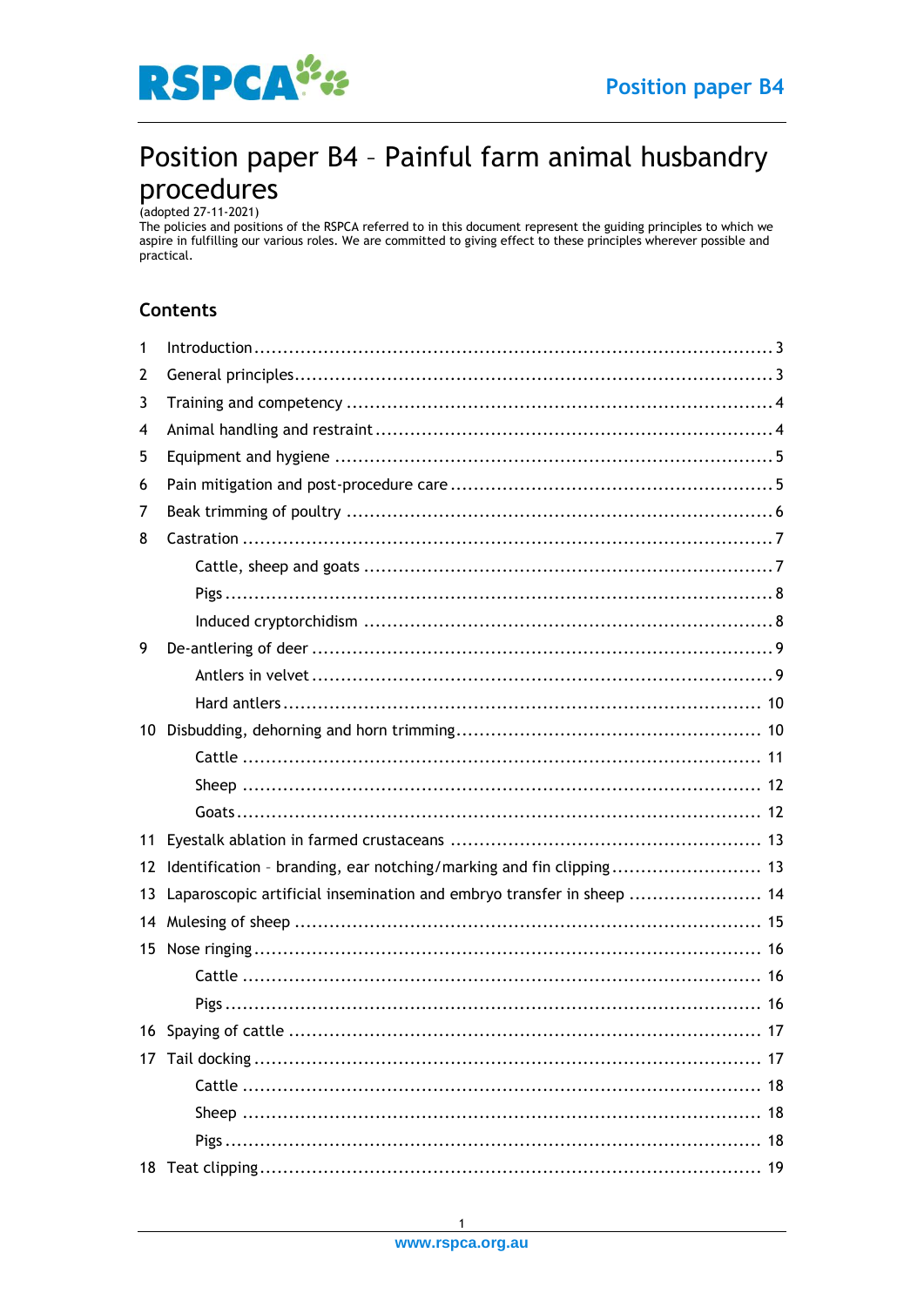

## **Position paper B4**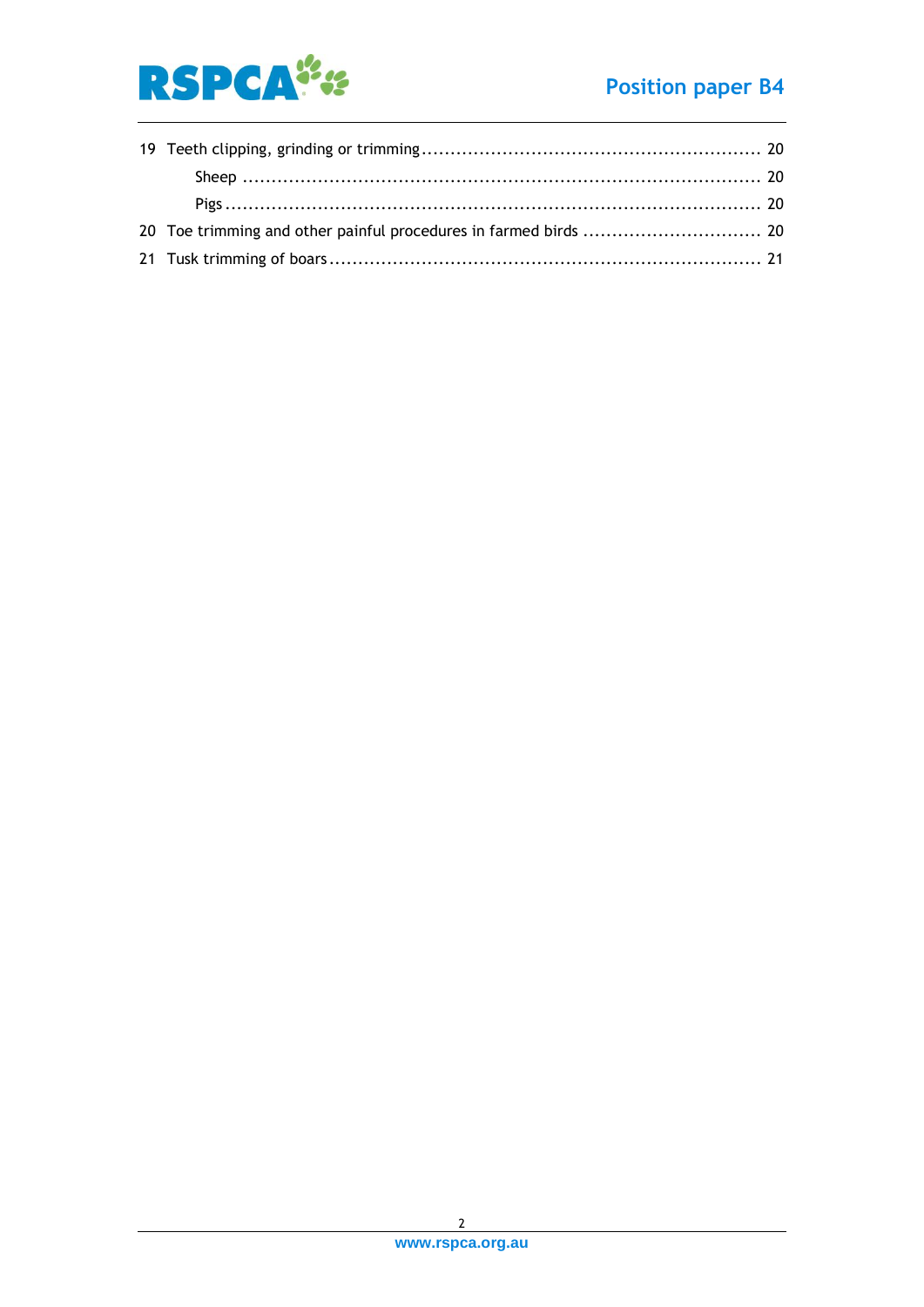

## <span id="page-2-0"></span>**1 Introduction**

- 1.1 RSPCA Australia defines a painful farm animal husbandry procedure as any action that alters or removes a specific body part of a farm animal and causes pain, suffering or distress. It is reasonable to assume that any procedure that results in live tissue injury will cause pain.
- 1.2 RSPCA Australia is opposed to farming systems and animal husbandry practices which cause pain, injury, suffering or distress to animals, or which restrict their movements or expression of normal behaviour. RSPCA Australia acknowledges that painful husbandry procedures are routinely carried out across many farming systems. However, the aim for all future farming systems must be to identify and adopt humane husbandry and management practices that do not cause pain, suffering or distress to animals.
- 1.3 This position paper sets out general principles that underpin the welfare of farm animals undergoing painful procedures and provides guidance on best practice for specific procedures commonly carried out on the major farm animal species in Australia (including cattle, goats, sheep, pigs and poultry) as well as aquaculture species.
- 1.4 This position paper should be read in conjunction with the following RSPCA policies:
	- [Good animal welfare](https://kb.rspca.org.au/knowledge-base/good-animal-welfare/)
	- Policy B [Farm animals](https://kb.rspca.org.au/article-categories/policies-farm-animals/)
	- Policy D1 Animals in research
	- Policy D2 [Genetic manipulation](https://kb.rspca.org.au/knowledge-base/rspca-policy-d2-genetic-manipulation/)

## <span id="page-2-1"></span>**2 General principles**

- 2.1 Before performing any painful procedure, it must be established that the procedure is necessary for animal welfare reasons (i.e. benefiting the animal or the group of animals involved). Prior to performing a painful procedure, proper consideration must be given to alternative products, treatments, or practices that preclude the need for a painful procedure or eliminate or significantly reduce the pain, suffering and distress caused by the procedure.
- 2.2 A painful procedure must not be performed where:
	- there is a more humane alternative
	- there is no established animal welfare need
	- the procedure only benefits the human handler of the animals concerned
	- it is performed primarily to increase production
	- it is performed for cosmetic purposes, or
	- it is performed to overcome the adverse effects of the production system on the animals.
- 2.3 Painful procedures must only be performed by trained and competent operators on healthy animals in good body condition using the least painful, best practice technique and with appropriate pain relief.
- 2.4 Where farm animal breeding strategies (e.g. the breeding of hornless animals or flystrike-resistant sheep) can replace the on-going need for a painful procedure to be performed, these must be actively implemented. Similarly, where improved herd and/or individual animal management practices (e.g. provision of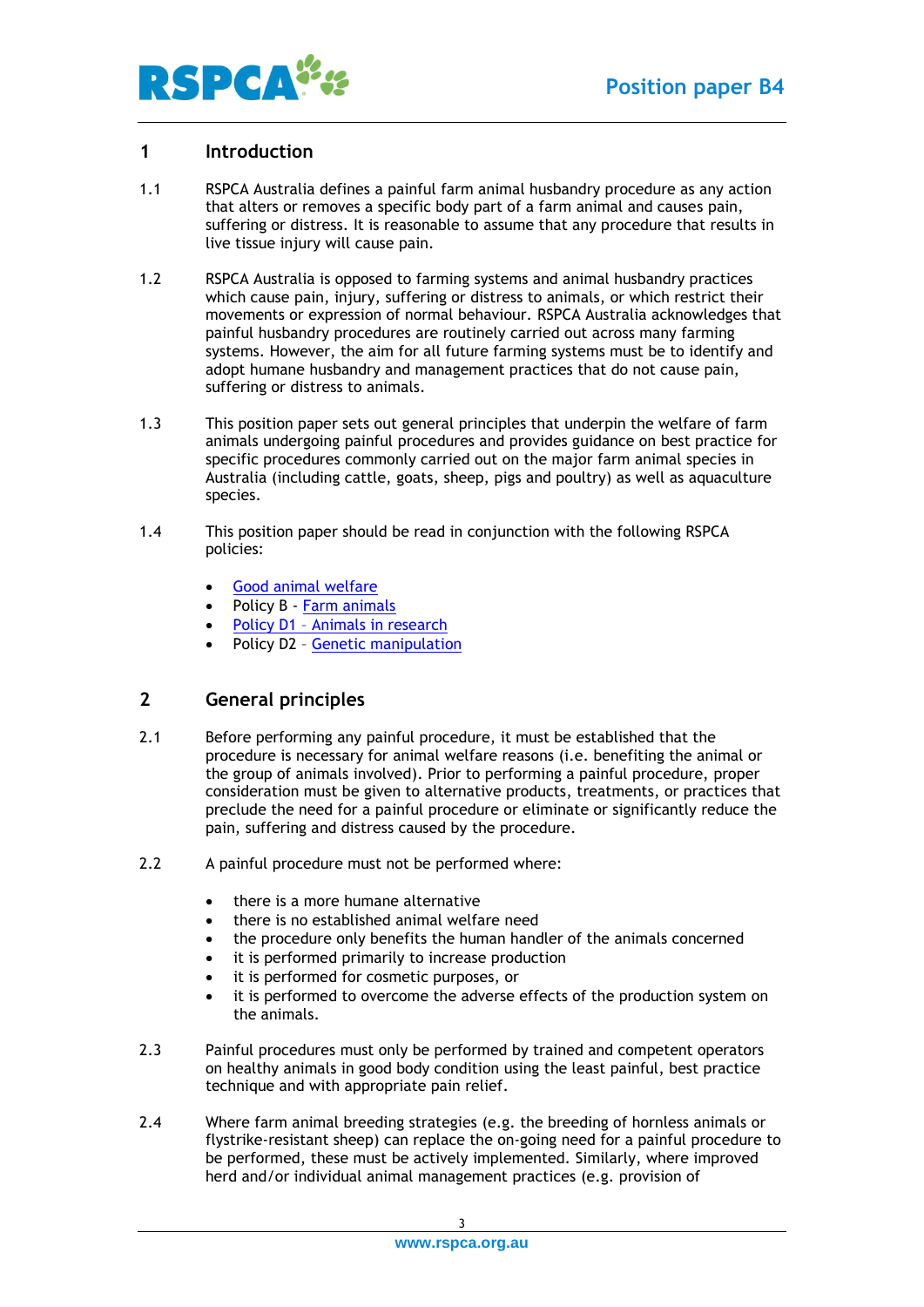

appropriate space allowance and environmental enrichment to promote natural behaviours) can replace routine painful procedures, these must be adopted.

2.5 Research into alternatives to painful procedures, including the use of gene technologies, and further research is required into effective pain relief (e.g. for procedures and/or species where it is currently not available as well as longerlasting pain relief). Any such research must be carried out in accordance with the *Australian Code of Practice for the Care and Use of Animals for Scientific Purposes* to ensure the research is justified, including that the likely impact on the animals has been assessed and procedures are in place for preventing pain, suffering or distress of the animals being used.

## <span id="page-3-0"></span>**3 Training and competency**

- 3.1 All persons handling animals and/or performing painful procedures must be appropriately trained and competent in their required tasks. This includes nonveterinarians legally permitted to carry out painful procedures which are normally considered an act of veterinary science. Competence must comprise the ability to recognise and appropriately address signs of pain, suffering or distress, before, during and after the procedure. Where operator accreditation or certification programs exist for a painful procedure, the operator must also be accredited or certified. For accredited non-veterinarians legally permitted to carry out painful procedures which are normally considered an act of veterinary science, achieving and maintaining accreditation must be subject to regulation.
- 3.2 Written procedures describing the requirements for humane animal handling and conduct of painful procedures (including identifying and addressing signs of pain, suffering or distress) should be in place and adhered to. Such procedures should include a contingency plan should euthanasia or emergency veterinary care be required. Records should be maintained detailing the person who performed the procedure, the handlers involved, the frequency of post-procedure monitoring, and actions taken to address any problems identified.
- 3.3 Training and induction records should be maintained and persons performing painful procedures must be assessed by an accredited or competent operator at least annually to ensure on-going competency and best practice technique.

## <span id="page-3-1"></span>**4 Animal handling and restraint**

- 4.1 Animals must be handled calmly and quietly using principles of low-stress handling and with awareness and consideration of the animal's natural flight zone. Juvenile animals in their first weeks of life are often easier to handle than older animals due to their smaller size but must be sufficiently robust to withstand assembly and holding and, where relevant, be returned to their mother following the procedure.
- 4.2 Before commencing a painful procedure, animals must be restrained in a manner that is appropriate to the age and size of the animal, as well as to the procedure being performed. The method of restraint must avoid pain and minimise distress to the animal and be of the shortest duration possible. Where necessary, operators must allow animals a short period to settle and become accustomed to the restraint before starting the procedure. In some species and in some individual animals where restraint is likely to cause severe distress, sedation must be considered.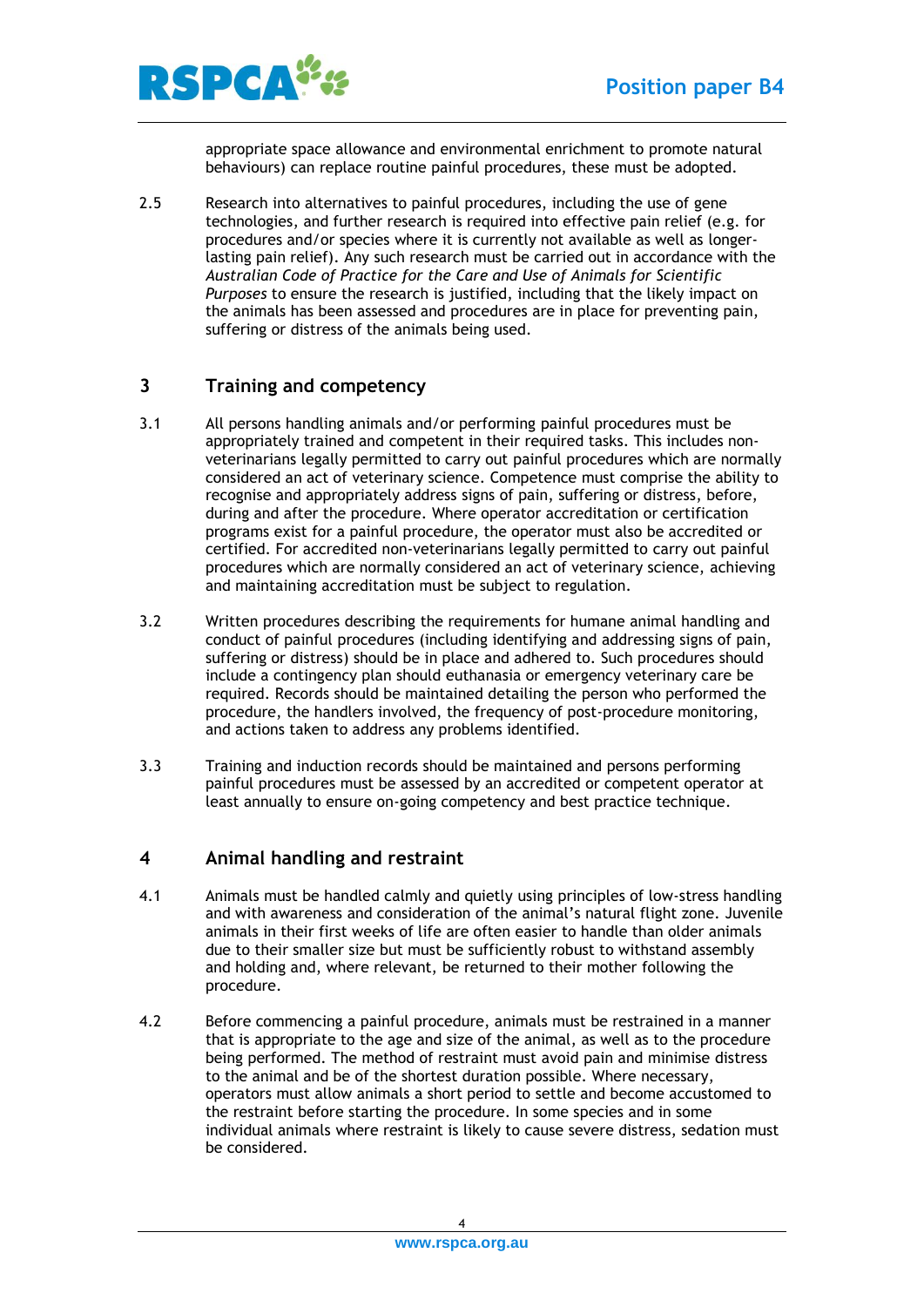

4.3 Electro-immobilisation (i.e. temporary paralysis) to prevent voluntary movement is an unacceptable method of restraint as the animal remains fully conscious and sensitive to pain during the painful procedure.

## <span id="page-4-0"></span>**5 Equipment and hygiene**

- 5.1 Equipment used to perform painful procedures must be suitable for the purpose of carrying out the procedure(s) and for the species, age and size of the animal.
- 5.2 Equipment must be maintained in good working order and kept clean to minimise the risk of infection. Cutting instruments must be sharp and disinfected regularly (at a minimum between each animal). Equipment must be checked immediately prior to use to ensure it is working properly.
- 5.3 Painful procedures must always be performed in a location that allows for the proper implementation of hygienic practices to minimise the risk of infection. Painful procedures must not be performed in dusty or muddy conditions, during hot or cold weather extremes or during periods of high humidity, rain or wind.

#### <span id="page-4-1"></span>**6 Pain mitigation and post-procedure care**

- 6.1 All painful procedures must be accompanied by anaesthesia (to block the pain) and analgesia (to lessen the pain) if available and appropriate to the species and the procedure being performed. In many cases, a combination of local anaesthetic<sup>1</sup>, sedative<sup>2</sup> and analgesic<sup>3</sup> will provide the most effective form of pain and stress mitigation for animals undergoing painful procedures. Analgesics must be administered before performing the procedure to allow time for them to be effective.
- 6.2 If a painful procedure is to be performed, it must be undertaken at the earliest age possible taking into consideration the earliest age at which the young animal can be handled and managed safely to allow the procedure to be performed. Performing painful procedures early in an animal's life reduces the risk of excessive bleeding or infection and facilitates healing. This minimises the potential complications related to carrying out painful procedures on older, larger animals.
- 6.3 A painful procedure carried out with anaesthesia should only be performed when it has been confirmed that the anaesthetic has taken effect.
- 6.4 Appropriate post-procedure care must be provided to minimise the risk of pain, bleeding, damage to the wound, or infection. Animals must be monitored following the procedure and, where available, additional analgesics administered where signs of pain or discomfort are evident during the healing process. Further post-procedure care may include restriction of physical activity, use of antiseptic spray/cream, use of insecticide, dressing of wounds, provision of electrolytes, and general monitoring of the animal(s) post procedure.
- 6.5 Where complications arise following a painful procedure and the animal does not respond to treatment and will not recover, the animal must be competently euthanased in situ without delay.

<sup>1</sup> *Anaesthetic* is defined as a substance that induces temporary loss of sensation or awareness (either general or local) so that the animal does not feel pain.

<sup>2</sup> *Sedative* is defined as a substance that temporarily induces a calming or relaxing effect with the aim of reducing stress. Muscle relaxants are included in this category. A sedative does not block the sensation of pain.

<sup>3</sup> *Analgesic* is defined as a substance that temporarily diminishes, rather than blocks, the sensation of pain.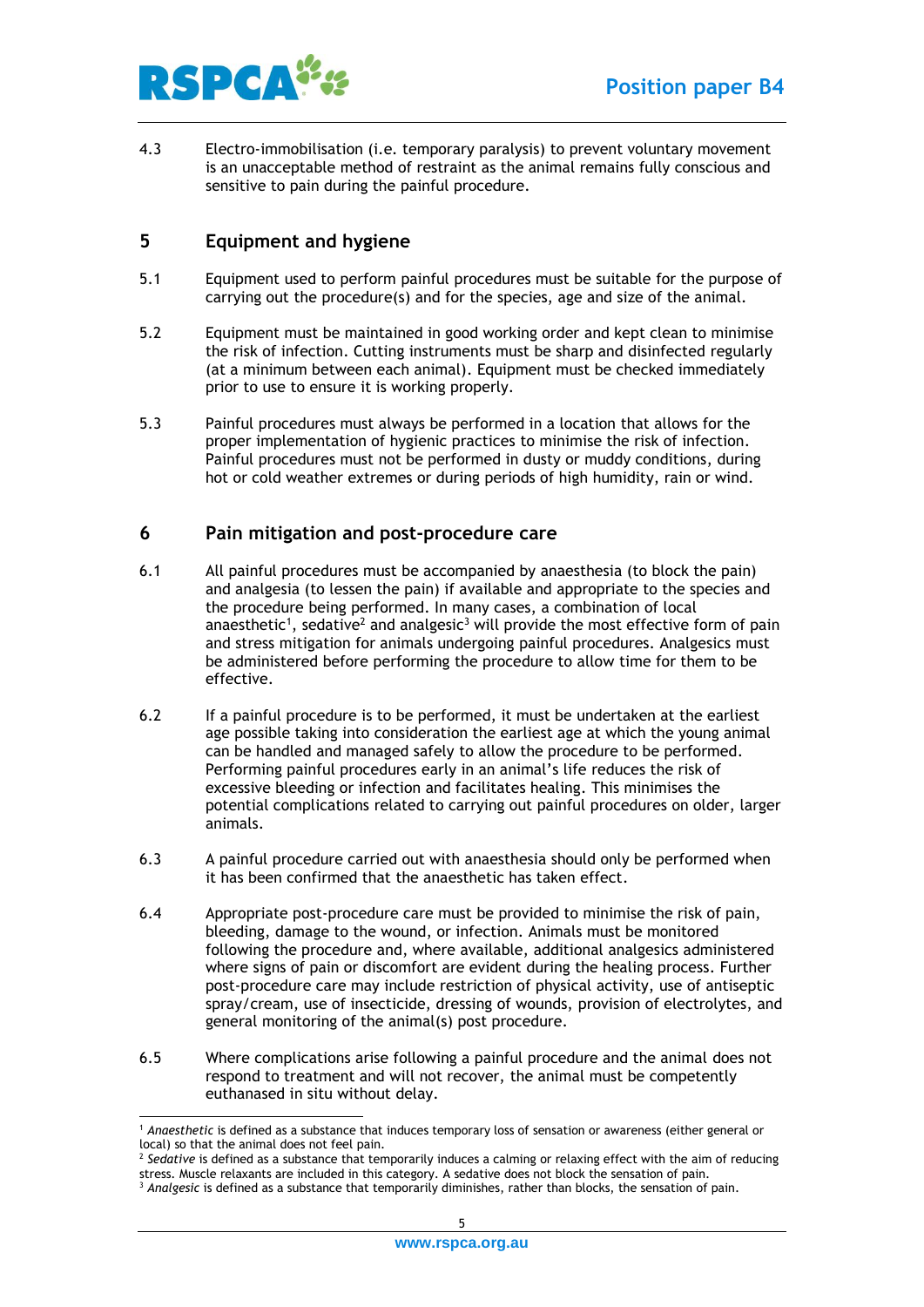



## <span id="page-5-0"></span>**7 Beak trimming of poultry**

Beak trimming is routinely performed on poultry (including layer hens, turkeys and breeder birds) in commercial production systems to avoid, or mitigate, the effects of severe feather pecking. Severe feather pecking is a significant welfare concern due to the pain, fear, stress and injury experienced by the targeted bird and the increased risk of cannibalism and associated mortality in the flock.

Beak trimming involves the removal of the tip of the bird's upper and lower beak, resulting in a blunt or rounded end. Beak trimming is commonly performed on day-old chicks at the hatchery with specialised equipment that uses high intensity infrared energy that causes the tip of the beak to slough off within 3 weeks of treatment. Another method is hot-blade trimming which involves the use of a hot blade that cuts and cauterises the beak tip and may be performed on farm on birds of different ages.

Welfare implications associated with hot-blade beak trimming and incorrect infrared beak treatment include short term and possible long-term pain, stress and impaired function of the beak leading to difficulty eating.

- 7.1 Reducing the risk of severe feather pecking and subsequent cannibalism should be achieved using options that focus on non-invasive prevention strategies, rather than relying on beak trimming as a routine procedure. These strategies include, but are not limited to:
	- the selection for specific traits that reduce the propensity for severe feather pecking
	- appropriate rearing conditions that match the environment during lay or growout
	- house design and housing systems that meet the birds' physiological requirements and behavioural needs
	- appropriate management of thermal comfort, air quality, litter condition and lighting within the shed
	- appropriate stocking density (sufficient space allowance per bird) within the shed
	- environmental complexity including provision of perching and enrichment objects
	- appropriate nutrition, including high-fibre diets
	- proactive monitoring of feather pecking and aggression, including routine physical assessment and use of benchmarking tools, and appropriate intervention when required
	- avoiding sudden changes in diet or environmental conditions and minimising stress and fear throughout the life of the birds
	- good stockpersonship.
- 7.2 Beak trimming must only be performed as a last resort and under veterinary advice where strategies to reduce the risk have failed and there is a high risk of severe feather pecking in a subsequent flock.
- 7.3 Where beak trimming is considered necessary in a new flock of birds, the procedure must be performed on day-old birds at the hatchery using infrared beak trimming limited to tipping of the beak only. Hot-blade beak trimming, regardless of bird age, should be avoided.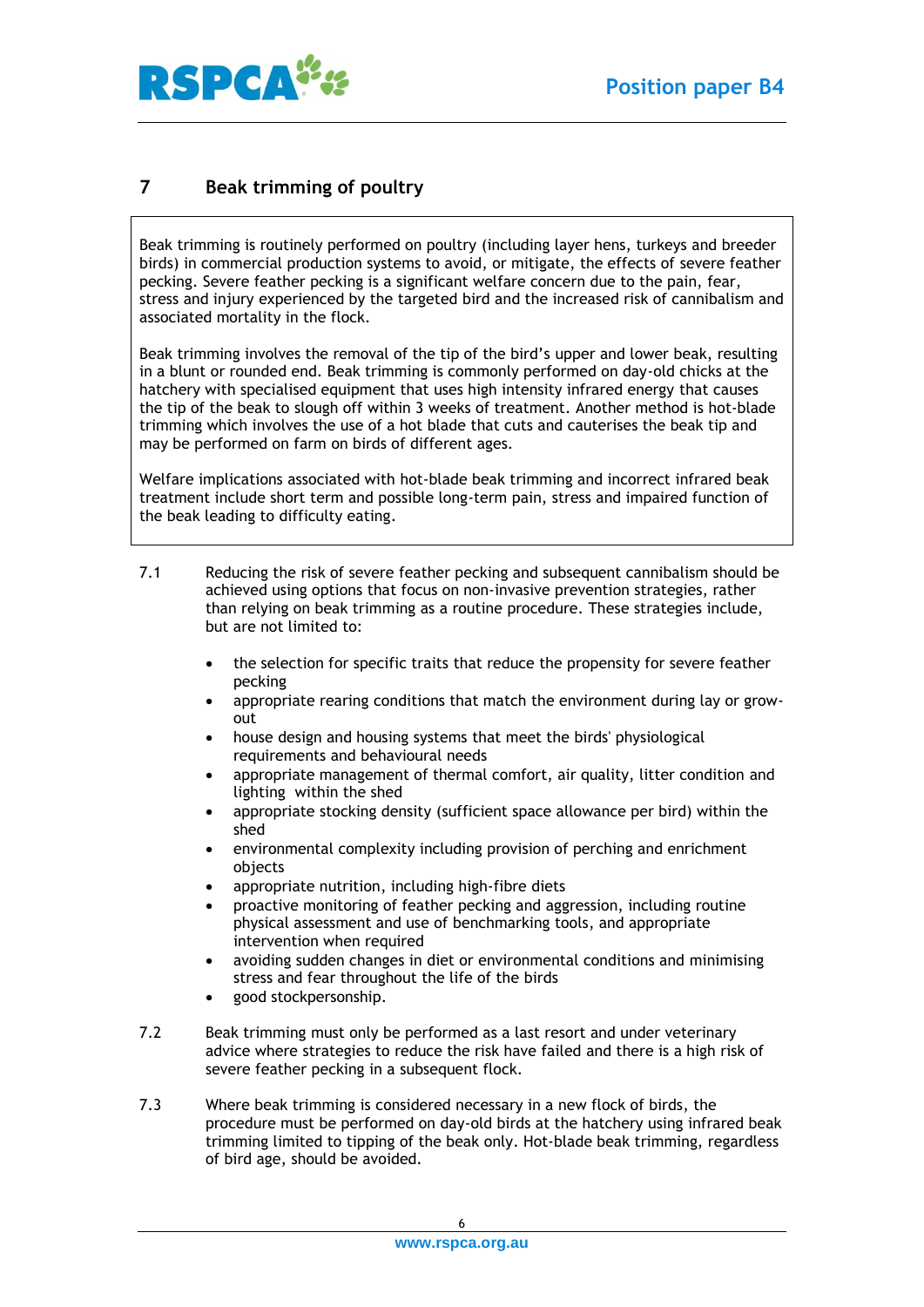

7.4 While beak trimming continues to be routinely practiced, research into appropriate analgesia should be urgently undertaken.

## <span id="page-6-0"></span>**8 Castration**

Males of most farm animal species are routinely castrated to prevent unwanted breeding, reduce aggression and sexual behaviour, as well as minimise the risk of injury to the animal, other animals and animal handlers. Castrated males may also produce preferred meat and carcass quality traits compared to non-castrated males.

The main methods of castration are physical (removal or irreversible damage of the blood supply to the testes either by surgical or non-surgical means), hormonal or 'immunocastration' (disruption of the reproductive hormones) or chemical (intra-testicular injection causing loss of function and subsequent sterility).

Physical methods of castration cause pain, stress and inflammation, and risk infection, bleeding and/or flystrike at the wound site. Chemical castration causes stress and inflammation, however, has a reduced risk of infection and flystrike at the wound site.

- 8.1 Animals destined for slaughter prior to sexual maturity must not be castrated. Abattoirs should accept non-castrated, prepubescent animals without penalty or downgrade to carcasses of those animals.
- 8.2 Immunological castration (or 'immunocastration'), where commercially available, effective and practical for use in the production system, must be used in preference to surgical or physical castration. Further development and refinement of immunocastration methods is urgently needed for all species where physical castration continues to be routinely practiced.
- 8.3 Chemical castration must be shown to be effective and the animal welfare implications appropriately assessed on a species by species basis, before being considered as a suitable alternative to physical castration.
- 8.4 Selection of appropriate pain relief product(s) and the method of delivery should reflect the castration method used. Surgical methods of castration are the most painful during and immediately following the procedure while the pain from rubber ring castration is more prolonged and wound healing less rapid.
- 8.5 Physical castration of deer, donkeys, horses and camelids of any age is considered a major surgical procedure and must only be performed by a registered veterinarian using general anaesthetic, or sedative plus local anaesthetic, and analgesics.
- 8.6 Where castration is considered necessary, it is recommended to castrate juvenile animals in their first weeks of life, as long as the testicles have descended, but not before 1 day of age. Castration of older farm animals is a major surgical procedure and must only be performed by a registered veterinarian.

#### <span id="page-6-1"></span>**Cattle, sheep and goats**

In southern Australia, most male beef calves are castrated between 1-4 months of age. In northern Australia, male beef calves are generally castrated at an older age. The nature of cattle production in northern Australia, where animals graze on vast, extensive rangelands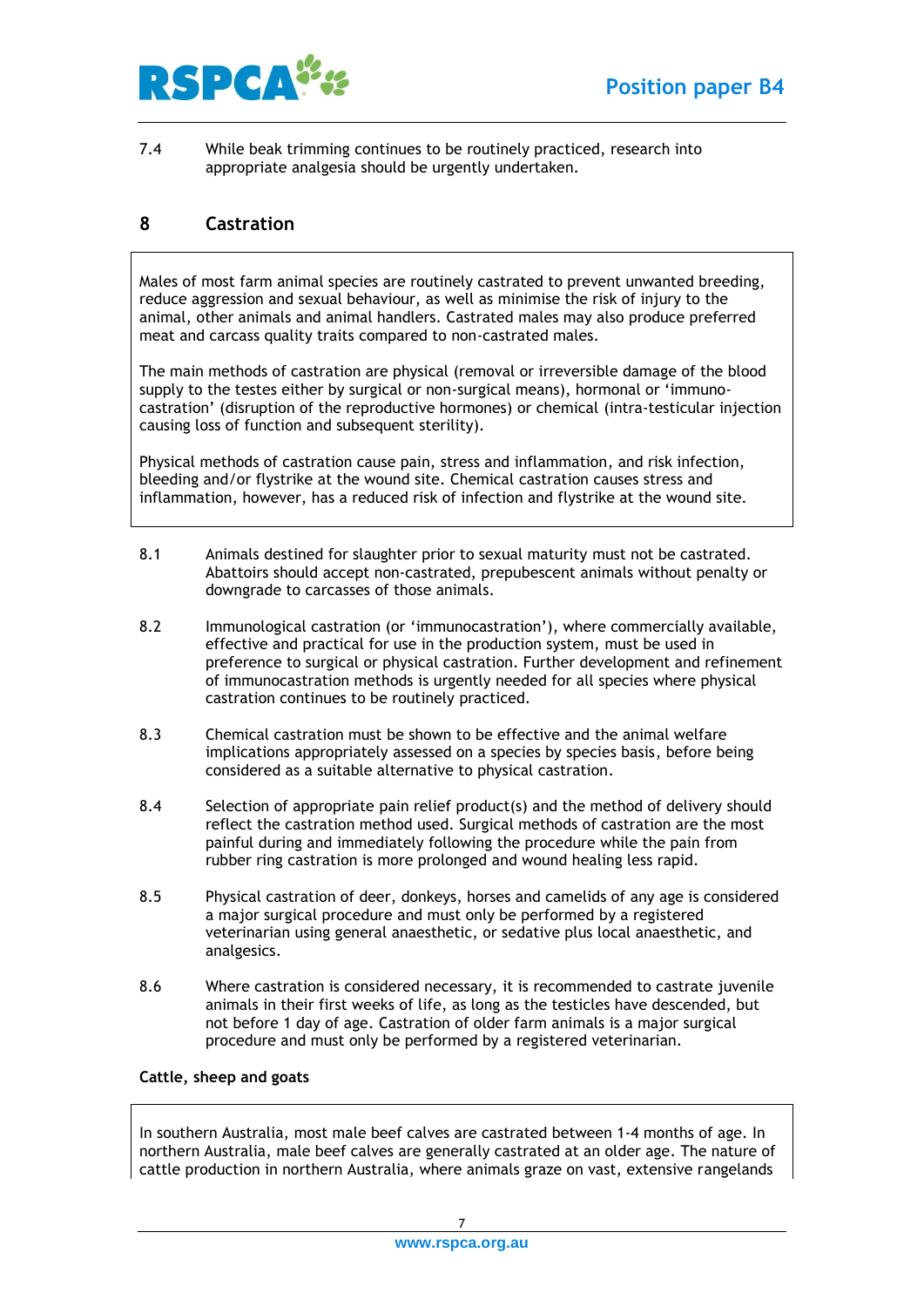

with little to no supervision, means that these cattle are not castrated until first muster (yarding) which could occur anywhere up to 12 months of age and sometimes older. Male lambs destined for wool production or those not destined for slaughter prior to sexual maturity are routinely castrated between 1-3 months of age. Male goat kids are castrated at similar ages to lambs.

The main castration methods used are surgical removal (use of a blade or knife) or application of rubber rings. Castration using a burdizzo clamp is uncommon in Australia and, for it to be successful, requires a degree of precision and skill that is difficult to achieve and maintain when castrating large numbers of animals.

8.7 Castration of male calves, lambs and kids using a rubber ring or blade results in both acute and inflammatory pain. The procedure must be accompanied by local anaesthetic, where available, prior administration of analgesics and on-going administration of analgesics for the period where post-procedure pain is expected and where signs of pain and discomfort are evident. Signs of pain in calves include vocalisation, abnormal postures (head down, tail tuck or twitch, arched back, foot stamping, kicking at the underbelly) and reluctance to move or walk. Signs of pain in lambs/kids include abnormal postures (arched back, 'statue standing', splayed legs, kicking or bucking) and increased lying behaviour (including lying on the sternum or side with limbs extended or rolling).

#### <span id="page-7-0"></span>**Pigs**

In Australia, most pigs are slaughtered prior to reaching sexual maturity and, consequently, are not routinely castrated. In addition to reducing aggressive and sexual behaviours, one of the main reasons for castrating pigs is to prevent the risk of boar taint. As male pigs reach puberty, they start producing andosterone, a male sex hormone, and skatole, a digestive by-product formed in the intestines. The production of andosterone and skatole is responsible for boar taint, which is an offensive smell and taste that becomes evident when cooking and eating pork from entire or non-castrated animals.

Non-physical castration methods (e.g. immunocastration) are commercially available and are effective in reducing the risk of boar taint for pigs that are to be slaughtered upon or after reaching sexual maturity.

- 8.8 Where it is considered necessary to castrate pigs, immunocastration must be used.
- 8.9 Castration of male piglets using a blade result in both acute and inflammatory pain and must be avoided. Where it is considered necessary to physically castrate male piglets, the procedure must be accompanied by anaesthetic (general or local), pre-operative administration of analgesics and on-going administration of analgesics for the period where post-procedure pain is expected and where signs of pain and discomfort are evident. Signs of pain in piglets include increased and prolonged vocalisation, reduced nursing, reduced walking, and social isolation.
- 8.10 Rubber ring castration of piglets must not be performed due to the shape and position of the testes making this method impractical.
- 8.11 On-going research into genetic selection against boar taint should be maintained and other alternatives to castration, including gene technology or the potential for sexed semen to produce only female offspring, should be investigated.

#### <span id="page-7-1"></span>**Induced cryptorchidism**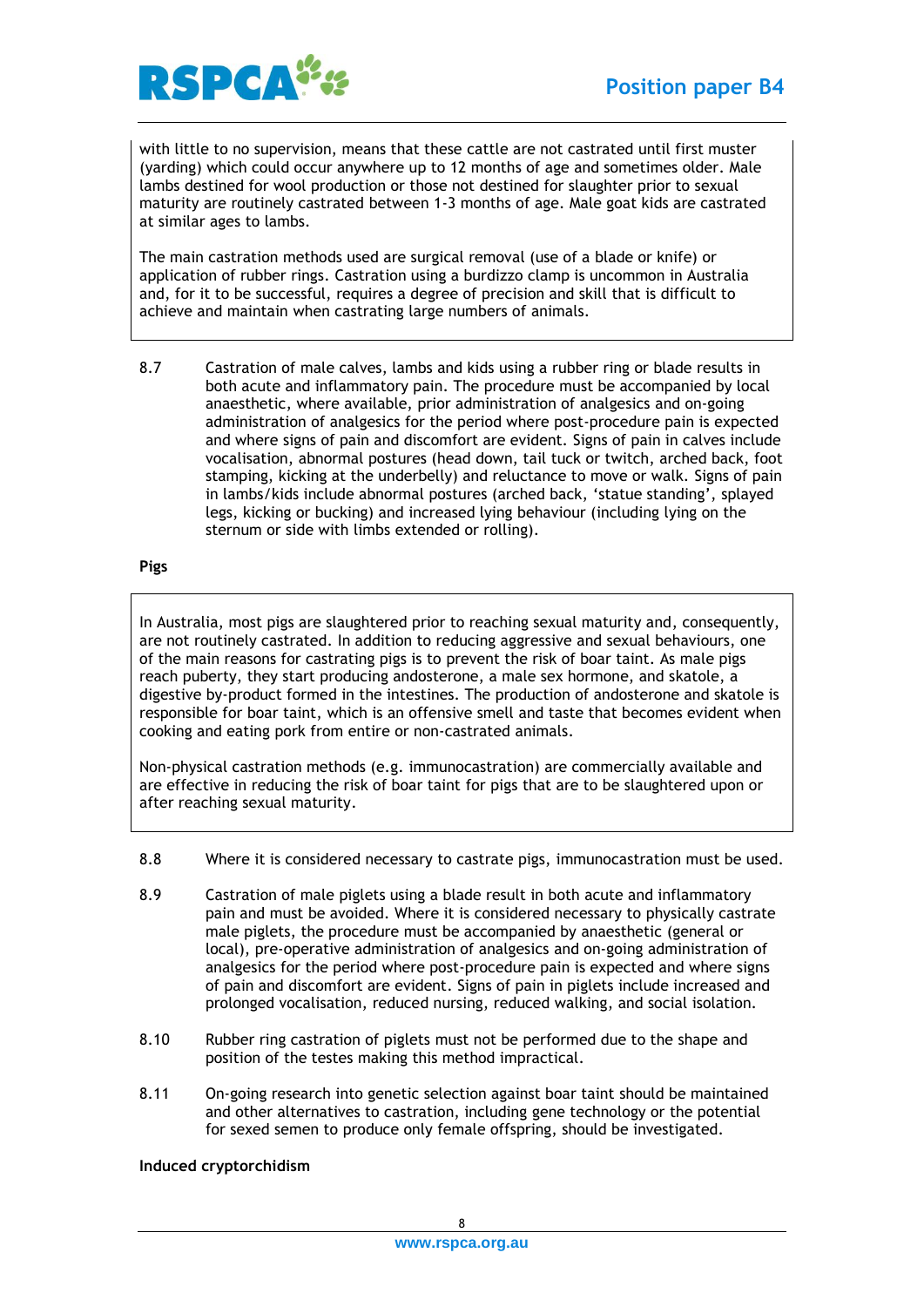

Induced cryptorchidism (also known as 'short scrotum castration' or 'partial scrotal resection') involves applying a rubber ring to the scrotum below the testes, which causes the testes to be held against the abdomen. This increases the testicular temperature which results in the animal becoming infertile while still producing the male hormone testosterone. The technique is used because it results in animals achieving higher growth rates than castrates.

Induced cryptorchidism is not commonly performed in cattle or sheep production systems in Australia.

8.12 Induced cryptorchidism must not be performed as it is painful and offers no benefit to the animal concerned. Induced cryptorchids continue to display masculine behavioural patterns and, because of the constant risk of aggressive encounters, the animals may suffer chronic stress. Cryptorchids require closer management than castrates to ensure that their aggressive behaviour does not result in injury to other animals. Injury to the poll area as a result of aggressive interactions, for example, results in cryptorchids' greater susceptibility to poll flystrike.

## <span id="page-8-0"></span>**9 De-antlering of deer**

In male deer, antlers start to grow when the animal reaches puberty. Antlers are naturally cast (or shed) every year in spring and then regrow over a period of several months during which antlers are fully innervated before hardening off. De-antlering of deer is performed to help protect other animals and handlers from injury. However, antlers are also removed in the production of antler velvet which is used for medicinal purposes.

Antlers in velvet are growing antlers with a covering of skin and fine soft hair both of which are rich in nerves and blood supply. Therefore, the removal of growing antlers causes pain and distress. Hard antlers have ceased growing and no longer have a functional nerve and blood supply.

9.1 Castration of deer before they reach puberty and before the pedicle begins to grow out of the head, prevents antler growth and removes the need to de-antler deer later in life.

#### <span id="page-8-1"></span>**Antlers in velvet**

- 9.2 RSPCA Australia is opposed to the removal of antlers in velvet for commercial purposes (known as 'velveting').
- 9.3 Where velveting is conducted, it must only be performed by a registered veterinarian or by a competent operator accredited under the National Velveting Accreditation Scheme and under the supervision of a registered veterinarian.
- 9.4 Sedation may be required to help calm and restrain deer before administering local anaesthetic to desensitise the antler prior to removal. Local anaesthetic using a ring-block around the base of the pedicle (the bony extension of the frontal bone from which the antlers grow) is the most reliable and commonly used method. General anaesthesia, administered by a registered veterinarian, is also acceptable.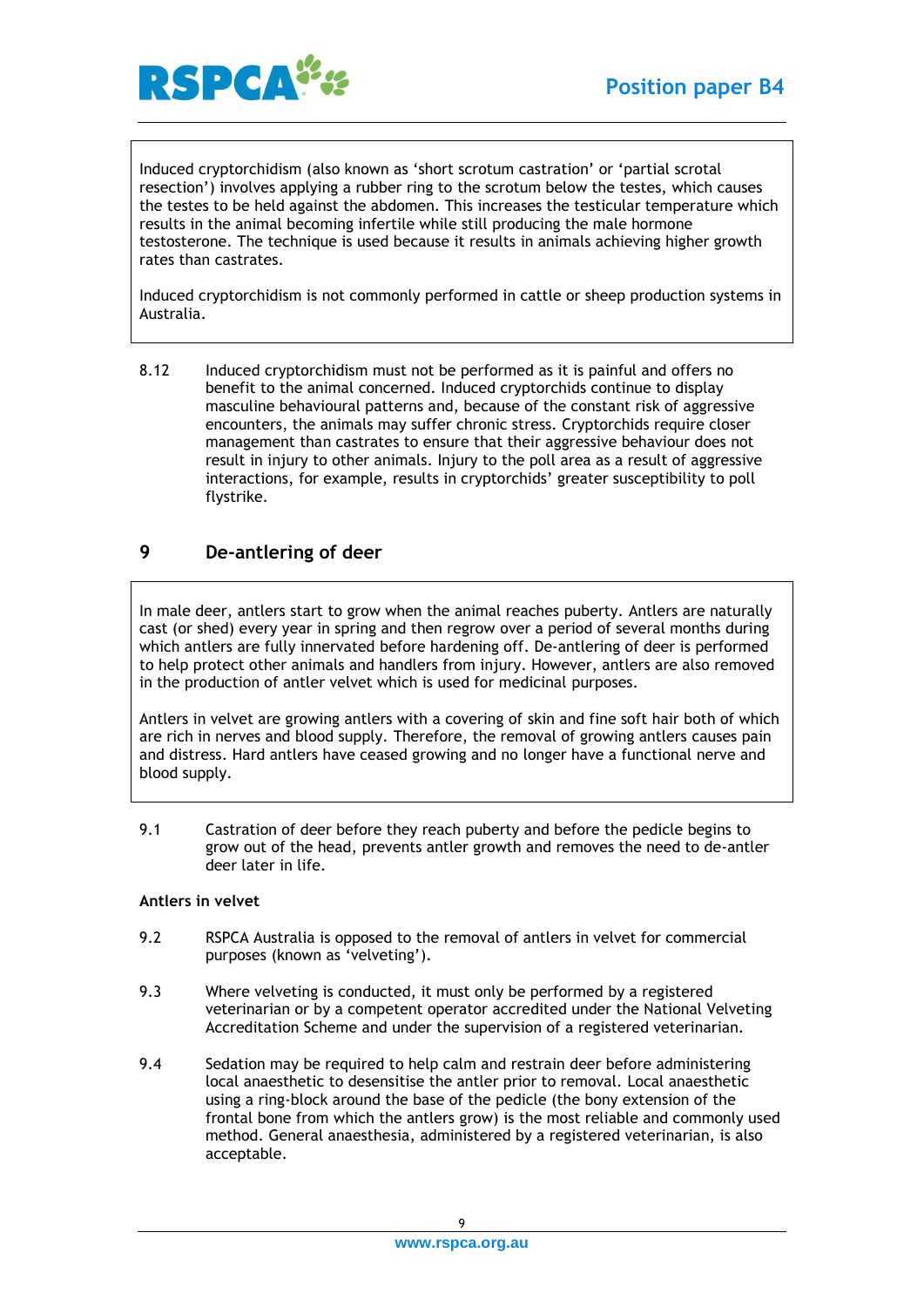

9.5 Antlers must be removed above the pedicle using appropriate means to control blood loss and prevent post-procedure infection and flystrike. Post-procedure analgesia must be administered, and the animals monitored regularly for the first 48 hours, particularly for signs of delayed hypersensitivity to sedation or infection.

#### <span id="page-9-0"></span>**Hard antlers**

9.6 Due to the calcification and lack of functional nerve and blood supply in hardened antlers, these may be removed or trimmed above the pedicle without the use of anaesthetic or analgesics. However, stags (uncastrated males) at this stage of antler development may be aggressive and difficult to handle. Sedation is advisable.

## <span id="page-9-1"></span>**10 Disbudding, dehorning and horn trimming**

Disbudding, dehorning or horn trimming of horned cattle, goats and sheep is routinely performed in many parts of Australia to reduce the incidence of bruising and potential injury to other animals and animal handlers, e.g. during handling, yarding and transport.

Disbudding is the removal of the horn bud before it attaches to the animal's skull. Dehorning is removal of the horn once it has attached to the skull. Horn trimming or tipping is the partial removal of the upper, insensitive part of an animal's horn. The age at which the horn attaches to the skull can vary but it is usually within 2 months for calves and within 2 weeks of age for kids. In Australia, sheep do not generally have their horns removed but rather have them trimmed.

Disbudding methods include thermal cautery or hot iron disbudding (use of heat to destroy the horn bud), chemical disbudding (use of caustic chemicals) and surgical removal (using a scoop dehorner or sharp knife). Dehorning is commonly performed using a dehorning knife, scoop dehorner, guillotine shears, saw or embryotomy wire. Horn trimming is usually performed with embryotomy wire.

Dehorning and disbudding, regardless of the method used, are known to result in pain and stress to the animal, and can additionally impact welfare through risk of bleeding, infection and flystrike.

- 10.1 RSPCA Australia strongly supports the breeding of polled (hornless) animals to preclude the need for disbudding, dehorning or horn trimming. The polled gene is a dominant trait and progeny who inherit the polled gene will be hornless and not require disbudding or dehorning.
- 10.2 Where disbudding is considered necessary, juvenile animals must be disbudded before the horn buds attach to the skull. Dehorning of older farm animals is considered a major surgical procedure and must only be performed by a registered veterinarian.
- 10.3 Where there is a lack of polled genetics, poll gene-testing technology or availability of polled animals and where disbudding, dehorning, or horn trimming is considered necessary for the welfare of the animals in the production system:
	- disbudding must be performed in preference to dehorning
	- horn trimming or tipping must be practiced in preference to dehorning of older animals.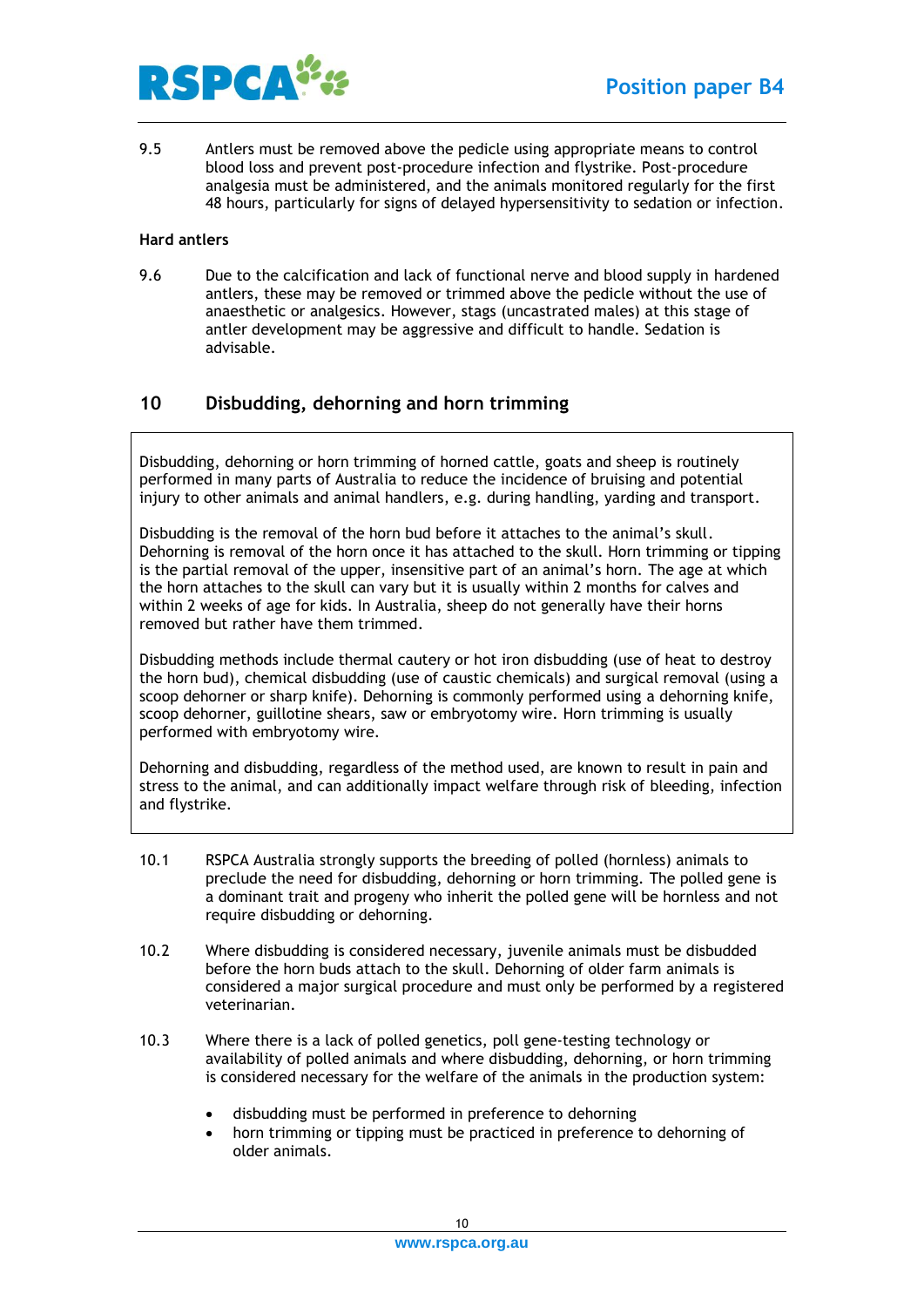

- 10.4 Trimming or tipping the upper, insensitive part of the horn is acceptable and does not require the use of anaesthetic or analgesics. Horn trimming may be required where the horn is overgrown or risks penetrating the animal's eye or skull. Depending on the animal, sedation may be recommended to reduce fear and stress during the procedure.
- 10.5 Continued reliance on dehorning is unacceptable when more humane alternatives such as breeding polled animals and, in the interim, disbudding, are available.
- 10.6 Pre-procedure pain relief in the form of anaesthetic and analgesics must be administered for disbudding and dehorning of all animals, regardless of the method used and age of the animal. In many cases, sedation is also recommended.
- 10.7 It is unacceptable to disbud or dehorn an animal using tools such as axes, chain saws and hammers or using caustic chemicals. The latter risks damaging the surrounding skin, eyes and face of the animal and potential transfer of harmful chemicals to other animals (e.g. licking or physical contact with the wound). The chemical may cause irritation and there is evidence that this method causes longterm pain in some species. Tools such as axes, chain saws and hammers cannot be accurately positioned causing excessive damage to the frontal sinuses and underlying cranium (skull) which protect the animal's brain, resulting in large, painful wounds.
- 10.8 High tension rubber bands must not be used to dehorn animals due to the sustained pain and discomfort experienced following application of the bands evidenced by reluctance to move, abnormal/stiff gait, hunched posture and increased lying behaviour.

#### <span id="page-10-0"></span>**Cattle**

In southern Australia, most beef calves are polled *Bos taurus* breeds. In contrast, in northern Australia, beef calves are generally horned *Bos indicus* breeds or crossbreeds better adjusted to tropical climates. Some *Bos indicus* breeds have individuals who are hornless. The nature of cattle production in northern Australia, where animals graze on vast, extensive rangelands with little to no supervision, means that these cattle are not dehorned until first muster (yarding) which could occur anywhere up to 12 months of age and sometimes older. The main dehorning methods for beef cattle are scoop dehorner or use of a dehorning knife.

Dairy breeds are mainly horned breeds and most replacement heifers (female calves) are disbudded before 2 months of age with the remainder being dehorned at an older age. Cautery disbudding using a hot iron is a common disbudding method in dairy calves.

- 10.9 Breeding animals (bulls and cows) should be polled and, where bull semen is used, bulls should be tested to ensure they are homozygous polled bulls. By introducing polled genetics into a horned or mixed herd, the number of progeny requiring horn removal is gradually reduced.
- 10.10 Where disbudding of calves is considered necessary, thermal cautery (hot iron) is the preferred method as it reduces the risk of bleeding and may also limit infection, flystrike and mortality. Care is needed to minimise risk of thermal injury to the underlying bone and tissue surrounding the horn buds.
- 10.11 Disbudding of calves results in both acute and longer-lasting (inflammatory) pain. The procedure must be accompanied by pre-procedure local anaesthetic at the base of each horn bud, pre-procedure administration of analgesics and on-going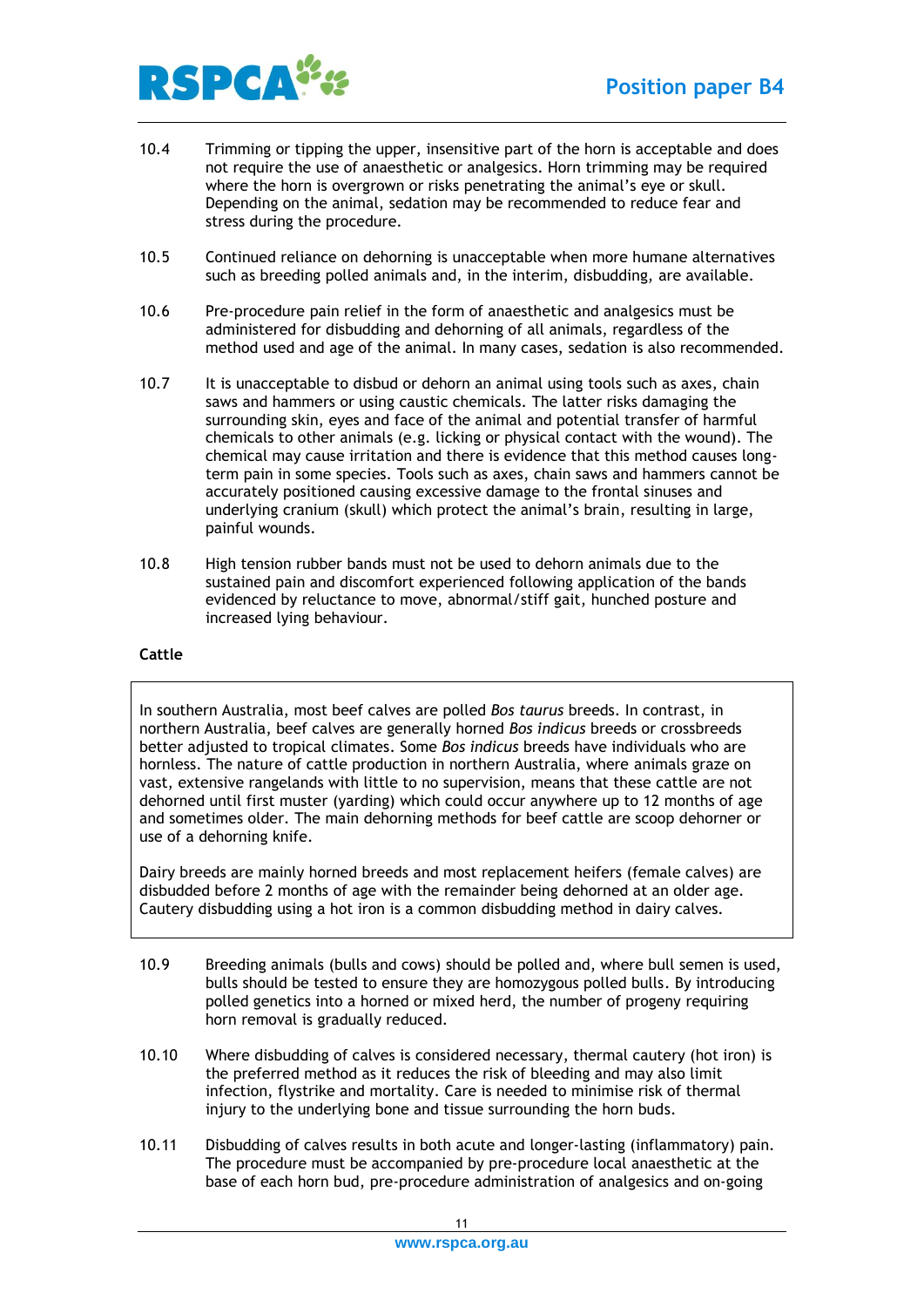

administration of analgesics for the period where post-procedure pain is expected and where signs of pain and discomfort are evident. Signs of pain following disbudding in calves include vocalisation, ear flicking and head shaking and rubbing.

10.12 For dairy calves, and other calves who can be closely supervised following the procedure, sedation is also recommended.

#### <span id="page-11-0"></span>**Sheep**

10.13 Disbudding or dehorning of sheep is an unnecessary procedure and must not be performed. Horn trimming is an effective means of managing horns in both sheep meat and wool production systems. Depending on the animal, sedation may be required.

#### <span id="page-11-1"></span>**Goats**

Compared to calves, the skull of kids is much thinner and the horn bud lies shallower and is more diffuse. If excessive pressure or prolonged heat is applied when using the thermal cautery method, there is an increased risk of damaging the skull and brain. There are also risks associated with the administration of anaesthetic to kids due to their small size and young age (neonates) at the time of the procedure. There is some evidence that local anaesthetic is ineffective at mitigating pain response in kids at the time of thermal cautery disbudding (the most common method used) and there is a known risk of anaesthesia toxicity or overdose. Caustic paste disbudding causes more pain and more tissue damage than the thermal cautery method.

The use of polled (hornless) genetics eliminates the animal welfare and health issues with disbudding or dehorning in cattle. In goats, the polled gene (a dominant trait) is linked to a recessive gene that, when breeding hornless animals, results in the homozygous polled progeny acquiring both male and female characteristics making them infertile. Early research has suggested the relationship is more complex and further research is required to understand how the poll and infertility traits could be uncoupled to allow for successful breeding of polled goats.

- 10.14 Disbudding of goat kids is not recommended due to the risks associated with the procedure. In addition, the risk of injury to other animals and people from horned animals is relatively low and can be managed by horn trimming. Alternatives to thermal cautery (hot iron) disbudding, should be investigated including research to progress the breeding of polled goats without producing infertile progeny.
- 10.15 Where disbudding of kids is considered necessary, it must be done within the first week of life. Thermal cautery (hot iron) is the preferred method and extreme care must be exercised to avoid skull damage and thermal injury to the brain by applying the iron no longer than 5 seconds on each bud.
- 10.16 Disbudding of kids results in both acute and inflammatory pain. The procedure must be accompanied by local anaesthetic at the base of each horn bud, preprocedure administration of analgesics and on-going administration of analgesics for the period where post-procedure pain is expected and where signs of pain and discomfort are evident. Signs of pain following disbudding in kids include head and body shaking, head scratching and head rubbing.
- 10.17 For kids who can be closely supervised following the procedure, sedation is also recommended.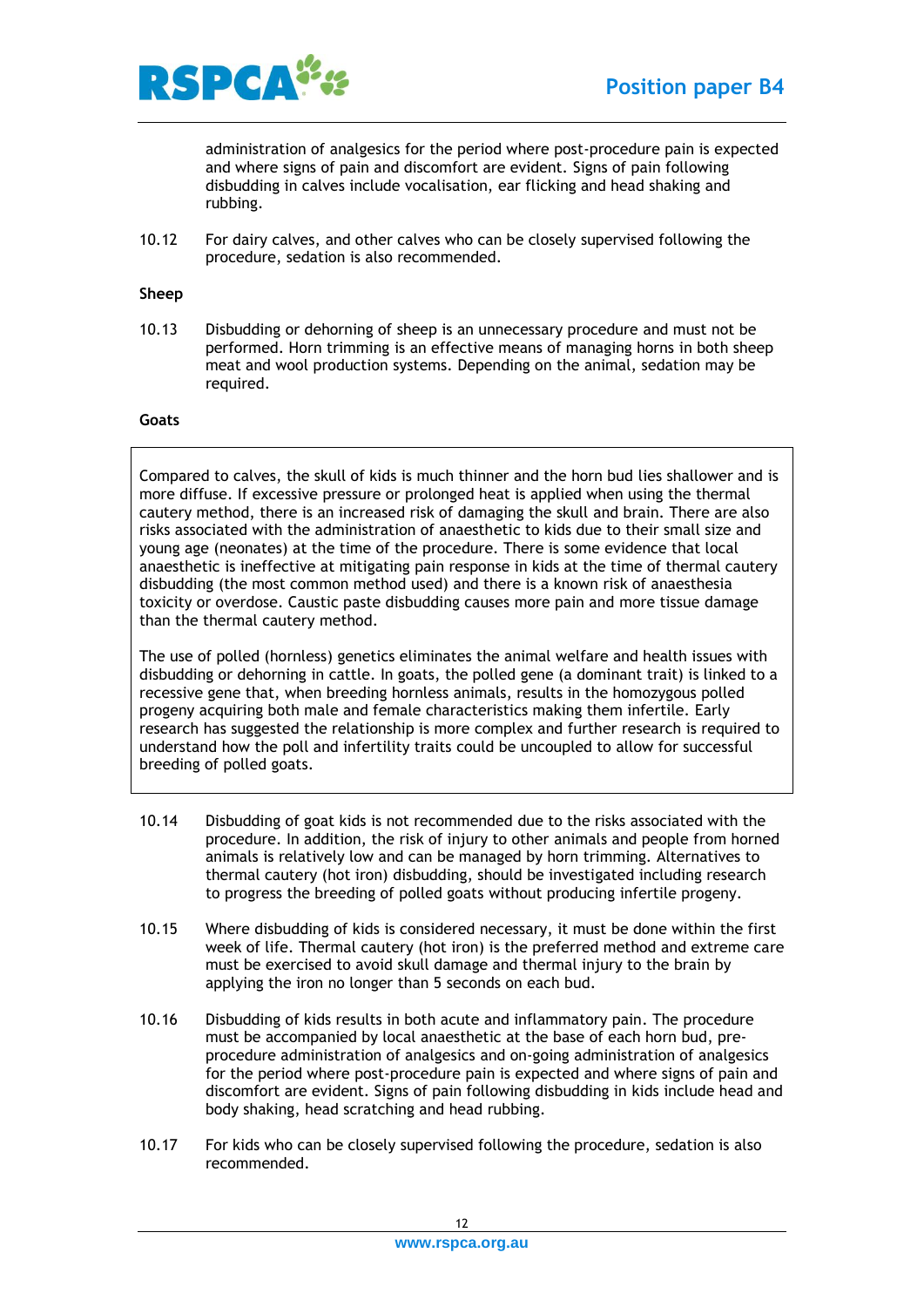

10.18 Horn trimming is an effective means of managing horns in adult goats. Depending on the animal, sedation may be required.

## <span id="page-12-0"></span>**11 Eyestalk ablation in farmed crustaceans**

The removal of eyestalks is carried out in some crustacean farming systems to promote ovulation (production of eggs) in female brood stock. The procedure can be carried out on prawns, mud crabs and lobsters. Either one or both eyestalks are removed using cauterisation (e.g. with hot forceps) or ligation (tying off with surgical thread) at the base of the eyestalk. Another method involves slicing the eye open and squeezing out the contents. A gland in the eyestalk secretes a hormone which can slow the growth of eggs in female brood stock. Removing the eyestalks, stimulates ovulation and release of fertile eggs (spawning) thereby allowing reliable production planning at the hatchery. Eye ablated females spawn more frequently and thus lay more eggs than intact females.

Eyestalk removal is painful with signs of pain in prawns including tail flicking, rubbing the affected area, disorientation and erratic swimming behaviour.

11.1 Eyestalk ablation must not be performed as it is painful and conducted to increase production while offering no benefit to the animal concerned.

## <span id="page-12-1"></span>**12 Identification – branding, ear notching/marking and fin clipping**

Branding is a form of permanent identification which involves the use of a hot iron or a freezing technique to destroy hair follicles on an area of the animal's skin. Branding of dairy cattle is common as is branding of beef cattle, particularly in northern Australia. Both hot iron and freeze branding cause pain and discomfort, with the hot iron method being acutely painful at the time of branding. Hot-iron branded animals are more likely to show signs of pain, e.g. vocalisation, falling, kicking and tail flicking, at the time of application than freeze branded animals.

Ear notching or ear marking is the practice of removing small sections of the outer ear(s) for the purpose of permanent identification of a range of farm animal species including pigs, cattle, sheep and goats. Specially designed notching pliers are used to cut a shape (earmark) in one or both of the animal's outer ears. Ear notching is an acutely painful procedure.

Fin clipping is the removal of the adipose fin using surgical scissors or an automatic cutter and is carried out for identification purposes, e.g. to identify certain brood stock in aquaculture (fish farming) systems. The adipose fin sits just in front of the tail and, unlike other fins, it lacks bone and muscle and does not grow back once removed. Removal of the adipose fin is painful as the fin is innervated. In addition, since the fin appears to act as a flow sensor, its removal can be detrimental to the fish's ability to swim efficiently, particularly in turbulent water. A common alternative to fin clipping is tagging, however, tags can attract predators, also interfere with locomotion and make the fish susceptible to infection of wounds at the tag site.

12.1 RSPCA Australia is opposed to hot-iron branding. Where branding of animals is required, freeze branding on a site that avoids sensitive areas is the preferred method. Electronic identification technology, including electronic ear tags, must urgently replace the requirement for branding. Freeze branding must be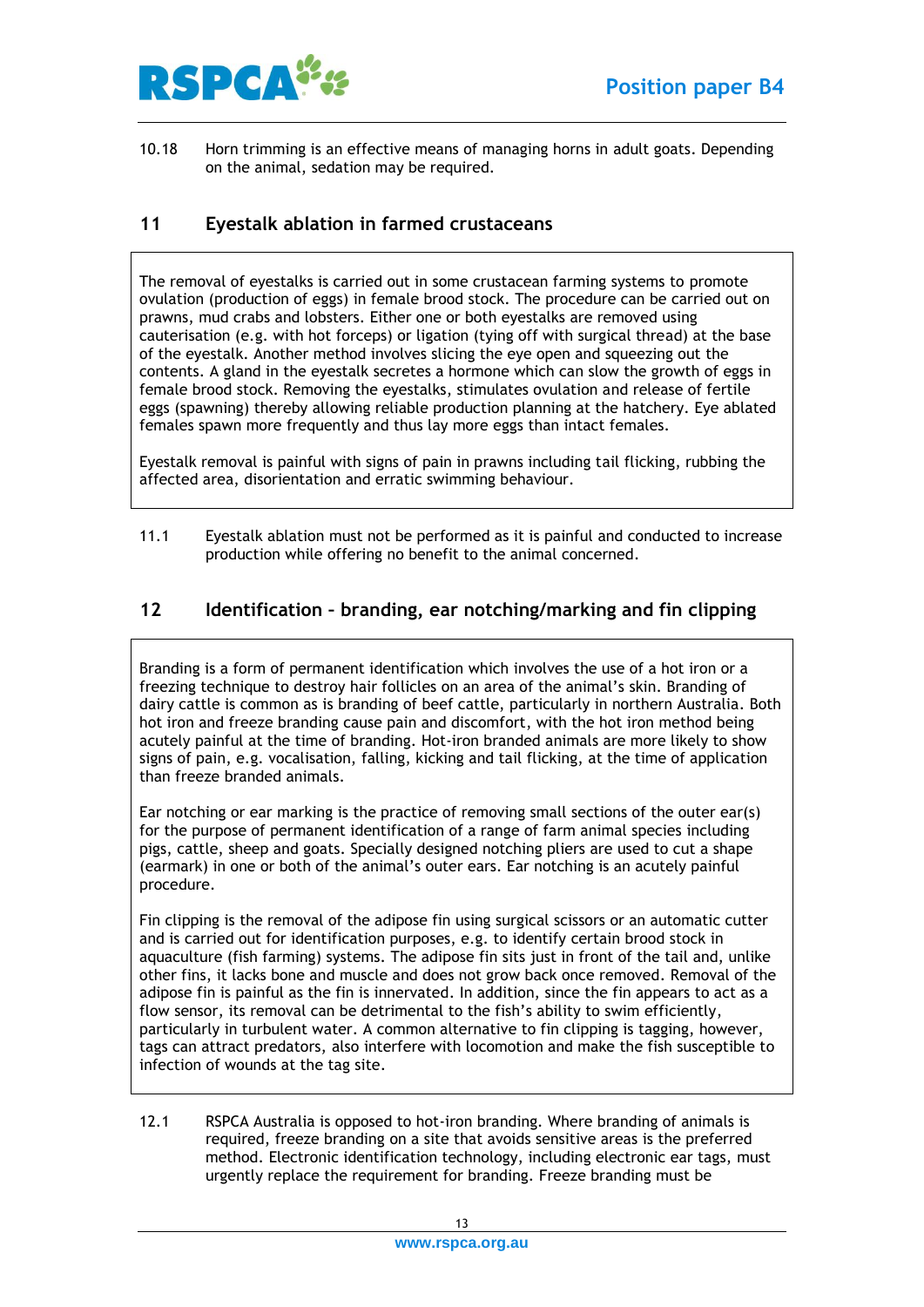

accompanied by prior administration of analgesics and on-going administration of analgesics for the period where post-procedure pain is expected and where signs of pain and discomfort are evident.

- 12.2 RSPCA Australia is opposed to ear notching. Where visual identification of animals is required, ear tagging (e.g. using electronic identification technology) is acceptable. Ear tagging must be accompanied by prior administration of analgesics and on-going administration of analgesics for the period where postprocedure pain is expected and where signs of pain and discomfort are evident.
- 12.3 Fin clipping is not recommended. Where fin clipping is considered necessary, it must only be carried out on anaesthetised fish. On-going research into alternatives to fin clipping and their effects on fish welfare should be maintained. More humane alternatives must be adopted when available.

## <span id="page-13-0"></span>**13 Laparoscopic artificial insemination and embryo transfer in sheep**

Laparoscopic artificial insemination is an invasive surgical procedure performed on small ruminants such as sheep and goats. The procedure is mainly carried out by stud breeders with the aim of breeding a larger number of stud rams than would be possible through natural mating as well as improving the genetic merit of progeny, i.e. the ram having the production characteristics (e.g. wool or meat quality traits) the sheep producer is seeking to pass on to their commercial flock. The procedure involves penetration of the abdominal cavity and deposition of semen directly into the uterine horn(s) of a female in oestrous. Gas (e.g.  $CO<sub>2</sub>$  or air) is inserted into the abdominal cavity through a second incision to inflate the abdomen and improve visibility of the reproductive tract. The procedure is performed in preference to other artificial insemination techniques (vaginal or trans-cervical) as it is more efficient in terms of semen use and results in higher pregnancy rates. However, it is more invasive and requires specialised equipment and a high level of surgical expertise.

Embryo transfer is carried out as a means of producing a greater number of genetically improved progeny than can be achieved through conventional breeding in small ruminants such as sheep and goats. Embryo transfer involves the collection and transfer of embryos from genetically superior donor ewes/does to recipient ewes/does. Embryo collection is commonly performed using surgical (laparotomy or laparoscopy) methods. The surgical methods require penetration of the abdominal cavity and flushing of the oviducts. The collected embryos are then transferred to recipient ewes/does by laparotomy or laparoscopic technique which also requires penetration of the abdominal cavity. Nonsurgical (transcervical) methods are emerging but, unlike in cattle or goats, transcervical techniques pose challenges in sheep due to the anatomy of the cervix making it difficult to pass a catheter through.

Penetration of the abdominal cavity causes pain and both surgical and non-surgical methods result in inflammation (caused by tissue damage) and distress.

- 13.1 Where reproductive technologies such as laparoscopic insemination and embryo transfer are performed, their primary aim should be the more rapid achievement of polled genetics or other significant animal welfare improvements.
- 13.2 Where laparoscopic insemination or embryo transfer is considered necessary, it must only be performed by a registered veterinarian trained in the technique and using adequate anaesthesia, analgesia and sedation.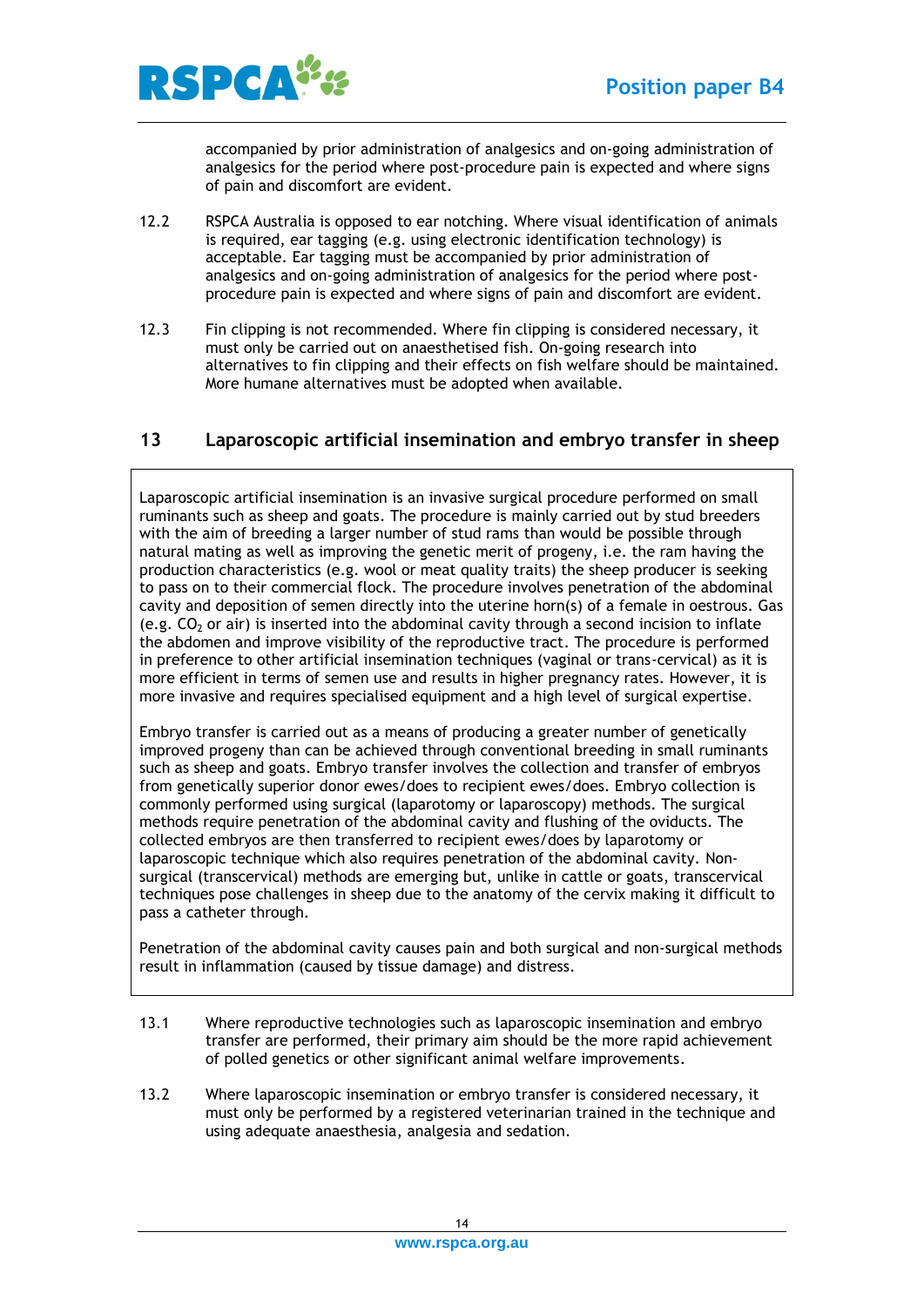

- 13.3 Sufficient time must be allowed to perform the procedure in order to minimise stress and discomfort. However surgical speed and efficiency is also a critical component of reducing the risk of complications.
- 13.4 Laparoscopic insemination or embryo transfer must not be performed routinely on the same animal and each animal must be physically examined to ensure they are healthy and not pregnant.
- 13.5 Synchronisation of oestrous of animals undergoing the procedure must be under the supervision of a registered veterinarian.
- 13.6 On-going research into alternatives to surgical reproductive technologies and their effects on animal welfare should be maintained. More humane alternatives must be adopted when available.

## <span id="page-14-0"></span>**14 Mulesing of sheep**

Mulesing is the use of shears to surgically remove wool-bearing skin from part of the tail and breech area (upper hindquarters) of sheep used for wool production and is performed to reduce the incidence of flystrike in the breech area. Flystrike occurs when female blowflies lay eggs in woolly wrinkles and skinfolds and the maggots that hatch then feed on the animal's flesh. When the mulesing wound heals, it creates an area of bare, stretched scar tissue which has no folds or wrinkles and is less likely to attract blowflies as there is less opportunity for faeces and urine to accumulate. Mulesing results in significant pain, distress and discomfort for the sheep.

Although a number of alternatives to mulesing have been developed in recent years, none have been widely adopted and/or been proven to be commercially viable. Many of these alternatives still involve modification of the breech area by physical or chemical means and cause pain and suffering.

- 14.1 Breeding sheep that are resistant to flystrike combined with enhanced on-farm sheep management practices is the alternative to mulesing. It is unacceptable to continue to breed sheep that are highly susceptible to flystrike and, therefore, require mulesing or other painful procedure to manage the risk of flystrike.
- 14.2 The wool industry should continue to invest research, development and extension effort into a comprehensive flystrike-resistant sheep-breeding program. On-farm extension to facilitate the rapid adoption of breeding solutions must be a priority.
- 14.3 Mulesing must be considered a measure of last resort and only when it forms part of an integrated approach to the prevention and control of flystrike in circumstances where a flystrike-resistant sheep breeding and selection program is in place. In addition, mulesing must only be performed where it is known that the procedure will reduce the incidence of flystrike in a particular geographic location.
- 14.4 Where mulesing is considered necessary, it must be carried out on lambs between 2 to 8 weeks of age, accompanied by anaesthetic, pre-procedure administration of analgesics and on-going administration of analgesics for the period where postprocedure pain is expected and where signs of pain and discomfort are evident. Signs of pain in lambs include hunched standing and less time lying and eating.
- 14.5 Radical mulesing, in which all skin is removed from the tail and the incisions of the tail and breech areas join so that no wool grows between them, must never be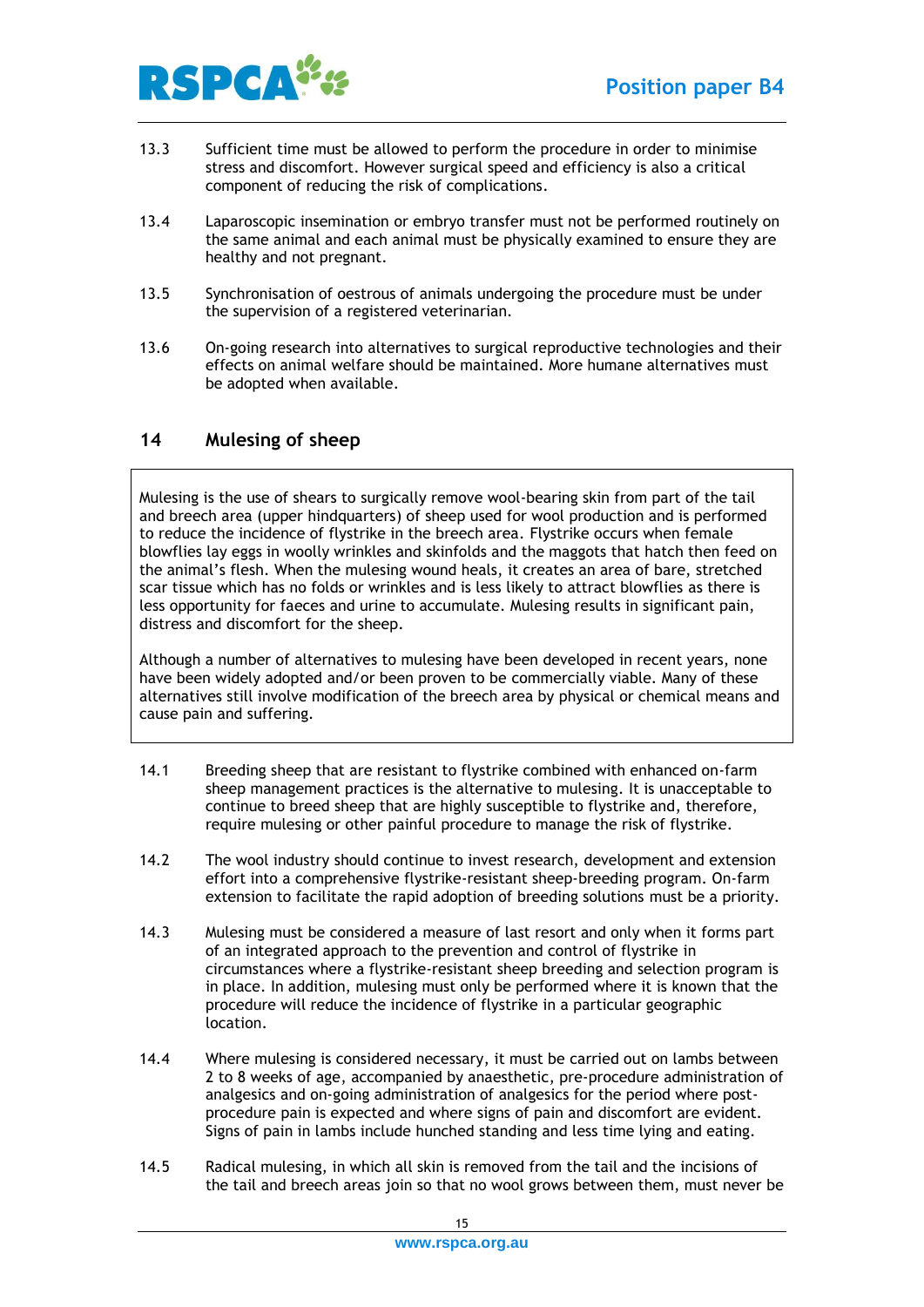

performed as it causes significant pain and suffering and exposes the area to sunburn which increases the risk of cancer.

14.6 Lambs sold at an early age for meat must not be mulesed.

## <span id="page-15-0"></span>**15 Nose ringing**

Nose ringing involves inserting a ring in the nose or nasal septum (cartilage between the nostrils) of the animal. In cattle, nose rings are used to assist with management and control of large animals (mainly bulls) and the safety of their handlers. In calves, weaning nose rings may be used as an anti-suckling device to facilitate weaning. Pigs reared outdoors may be nose ringed to prevent rooting behaviour and associated damage to the environment.

As the procedure is commonly performed without anaesthesia, piercing of the nose or septum causes pain.

#### <span id="page-15-1"></span>**Cattle**

- 15.1 The proper use of a removable show lead as an alternative to the nose ring is recommended for the purpose of controlling bulls as, once removed, it allows the animal freedom of movement thereby significantly reducing the risk of injury.
- 15.2 Where nose ringing for the purpose of controlling bulls is considered necessary, the procedure must be performed by a registered veterinarian with the use of a local anaesthetic, pre-procedure analgesics and, if necessary, a sedative. Administration of analgesics must continue for the period where post-procedure pain is expected and where signs of pain and discomfort are evident. Signs of pain in cattle include standing with arched back and head and ears lowered, head shaking and head throwing. Ring size must be appropriate for the size of the animal and may need to be replaced as the animal grows. The ring must be smooth and well-fitting and must not inflict pain. The nose ring must not be used until the septum has healed.
- 15.3 The nose ring alone must never be used to restrain or pull the animal along. A suitable head halter should be used to lead the animal, while the nose ring should only be used to provide added control.
- 15.4 Weaning nose rings must not be used. Weaning nose rings do not penetrate the septum, but still have the potential to impact the welfare of both calf and cow. Calves may become frustrated by the inability to suckle and are at risk of being kicked by the cow because of the device causing pain or discomfort around her udder. More gradual weaning practices such as fence weaning or yard weaning should be used.

#### <span id="page-15-2"></span>**Pigs**

- 15.5 Pigs must not be nose ringed as the ring unreasonably restricts their normal behavioural patterns, including rooting and foraging.
- 15.6 Appropriate management and rotation of outdoor areas will assist in maintaining the outdoor environment and minimising degradation. Pigs must be provided with alternative substrate to allow foraging behaviour while at the same time preventing adverse effects on the environment.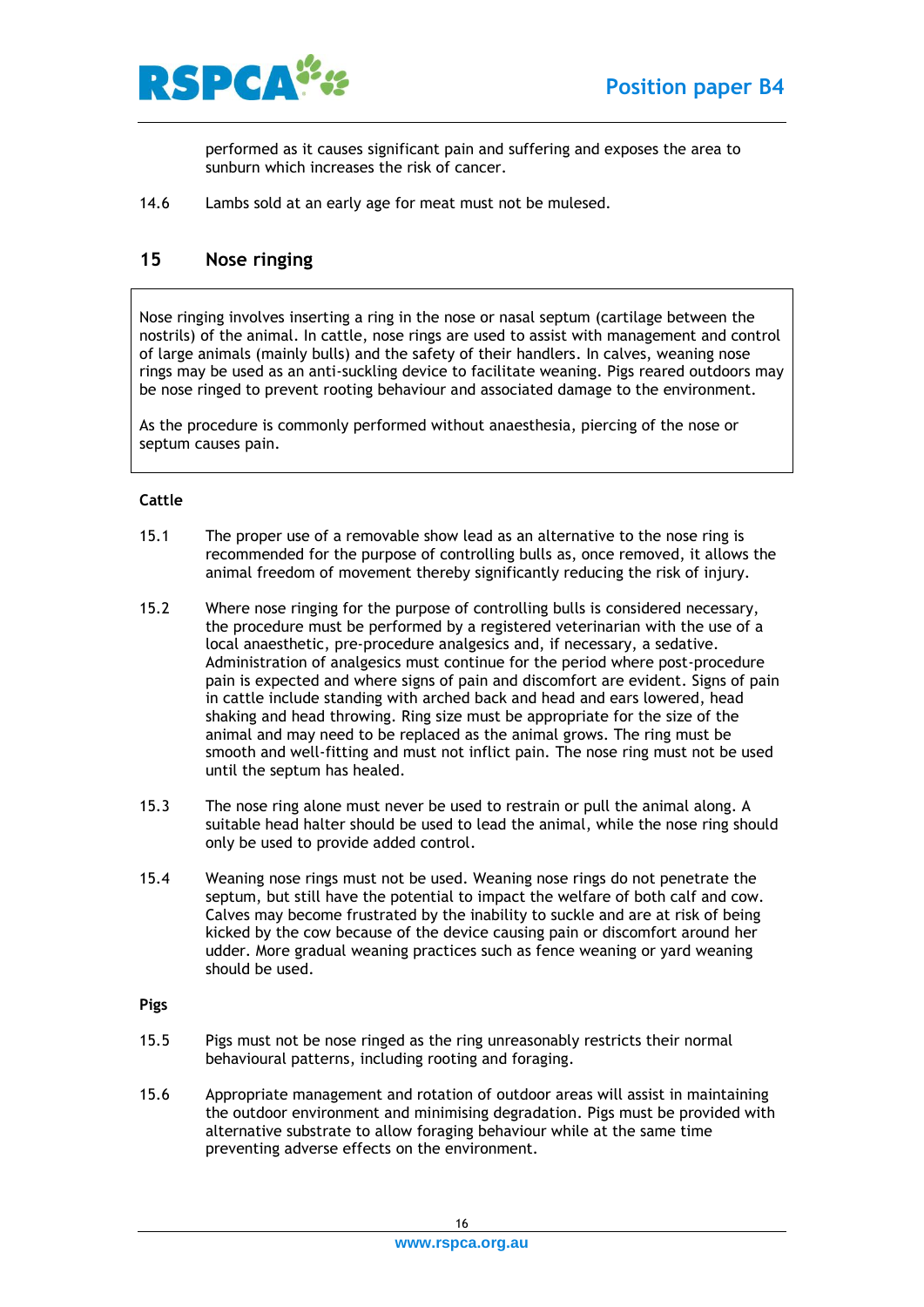

## <span id="page-16-0"></span>**16 Spaying of cattle**

Spaying of female cattle is performed to avoid unwanted pregnancy of animals, often in extensive pastoral areas (rangelands) where females are not segregated from males. Spayed cattle are less likely to lose weight (or starve), particularly under variable seasonal conditions, and spaying heifers (female cattle who have not given birth) reduces the incidence of calving difficulty and subsequent death. The two main methods of spaying cattle are flank laparotomy and the Willis dropped ovary technique. In a flank laparotomy, the ovaries are surgically removed through an incision in the flank or, alternatively, a portion of the oviduct (fallopian tube) is removed from each side in a process known as 'webbing'. The Willis dropped ovary technique involves cutting the ovaries away from their attachments in the abdomen through the vagina.

Flank spaying has been associated with longer-term pain and higher morbidity and mortality when compared to the Willis dropped ovary technique. Spaying heifers rather than cows reduces the welfare impact, with pain in cows found to be more severe and sustained.

- 16.1 Improved land and herd management practices to manage animal nutrition as well as planned bull management to avoid the need for spaying should be implemented. Until such time, RSPCA Australia advocates the development of inexpensive and easily applied hormonal implants to control pregnancy of animals in extensive pastoral areas.
- 16.2 It is unacceptable to use flank spaying or webbing (removal of the fallopian tubes) as a method to control pregnancy.
- 16.3 Where spaying is considered necessary, the Willis dropped ovary technique is the preferred method and must only be performed on non-pregnant heifers by a registered veterinarian or accredited non-veterinarian trained in the technique. The procedure requires epidural anaesthesia and must be accompanied by preprocedure administration of analgesics and on-going administration of analgesics for the period where post-procedure pain is expected and where signs of pain and discomfort are evident. Signs of pain in heifers include standing with head down, arched back, stiff tail, increased lying and reduced eating.
- 16.4 Post-procedure monitoring and care must be implemented for a period of at least two weeks after the procedure to minimise the possibility of complications and allow for timely intervention should complications arise.

## <span id="page-16-1"></span>**17 Tail docking**

Tail docking is the removal of part, often the majority, of an animal's tail and is commonly performed in sheep and pigs as well as in some dairy cattle. The method used and reasons for performing the procedure vary depending on the species.

Tail docking is painful and can lead to chronic pain and hypersensitivity of the tail region.

- 17.1 Tail docking must only be carried out under veterinary advice and where the procedure is performed to improve an individual animal's health and welfare.
- 17.2 Where tail docking is considered necessary, the procedure must be accompanied by anaesthetic where available, prior administration of analgesics and on-going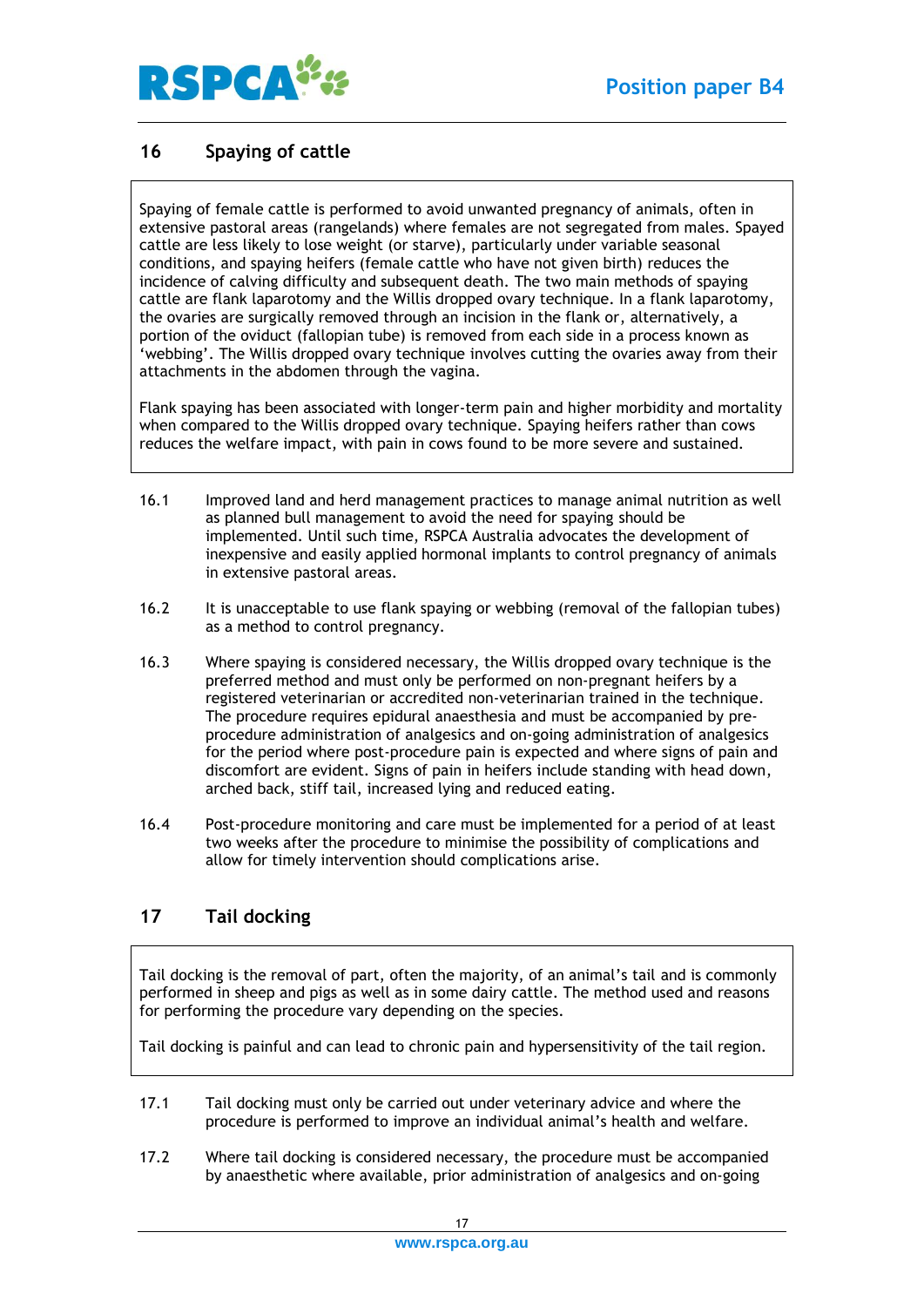

administration of analgesics for the period where post-procedure pain is expected and where signs of pain and discomfort are evident.

#### <span id="page-17-0"></span>**Cattle**

Some dairy farmers believe tail docking improves cleanliness around the udder thereby reducing the risk of mastitis and improving milk hygiene and quality. There is no scientific evidence to support these claims. Tail docking may also be performed to improve conditions for stockpersons working with the animals. However, switch trimming (cutting the long hair at the end of the tail) achieves the same outcome. Tail docking of dairy cows can be performed using a rubber ring, sharp knife, or cauterising docking iron.

17.3 Tail docking of dairy cows must not be performed. Switch trimming of dairy cows is an effective alternative means of preventing the problems associated with dirty tails.

#### <span id="page-17-1"></span>**Sheep**

The main reason for tail docking sheep is to reduce the risk of flystrike by minimising the opportunity for urine and faecal soiling of the breech area. Tail docking is routinely performed on young lambs using a rubber ring, sharp knife, or docking iron.

- 17.4 Tail docking of lambs must only be carried out when part of a planned strategy to reduce the incidence of flystrike in the breech area of wool-producing sheep. Sheep who are resistant to flystrike must not be tail docked.
- 17.5 Lambs killed at an early age, e.g. for meat production, before flystrike is a potential problem, must not be tail docked.
- 17.6 Where tail docking of lambs is considered necessary, the procedure must be performed on juvenile lambs in their first weeks of life. The procedure must be accompanied by anaesthetic, prior administration of analgesics and on-going administration of analgesics for the period where post-procedure pain is expected and where signs of pain and discomfort are evident. Signs of pain in lambs include head turning, foot stamping, restlessness, statue standing, rolling and writhing, and lying on their side.
- 17.7 The length of the docked tail must at least cover the vulva in female lambs and the anus in male lambs.
- 17.8 Tail docking of older lambs must only be performed by a registered veterinarian.
- 17.9 Some sheep have naturally short tails presenting an opportunity to adopt and further investigate breeding technologies that select for short tails, thereby removing the need for tail docking.

<span id="page-17-2"></span>**Pigs**

Most piglets raised in intensive housing systems will have their tail docked within the first few days of birth. The main reason for tail docking piglets is to prevent and minimise the impact of tail biting, an abnormal behaviour whereby pigs bite the tails of other pigs. However, tail docking does not address the underlying causes of tail biting which are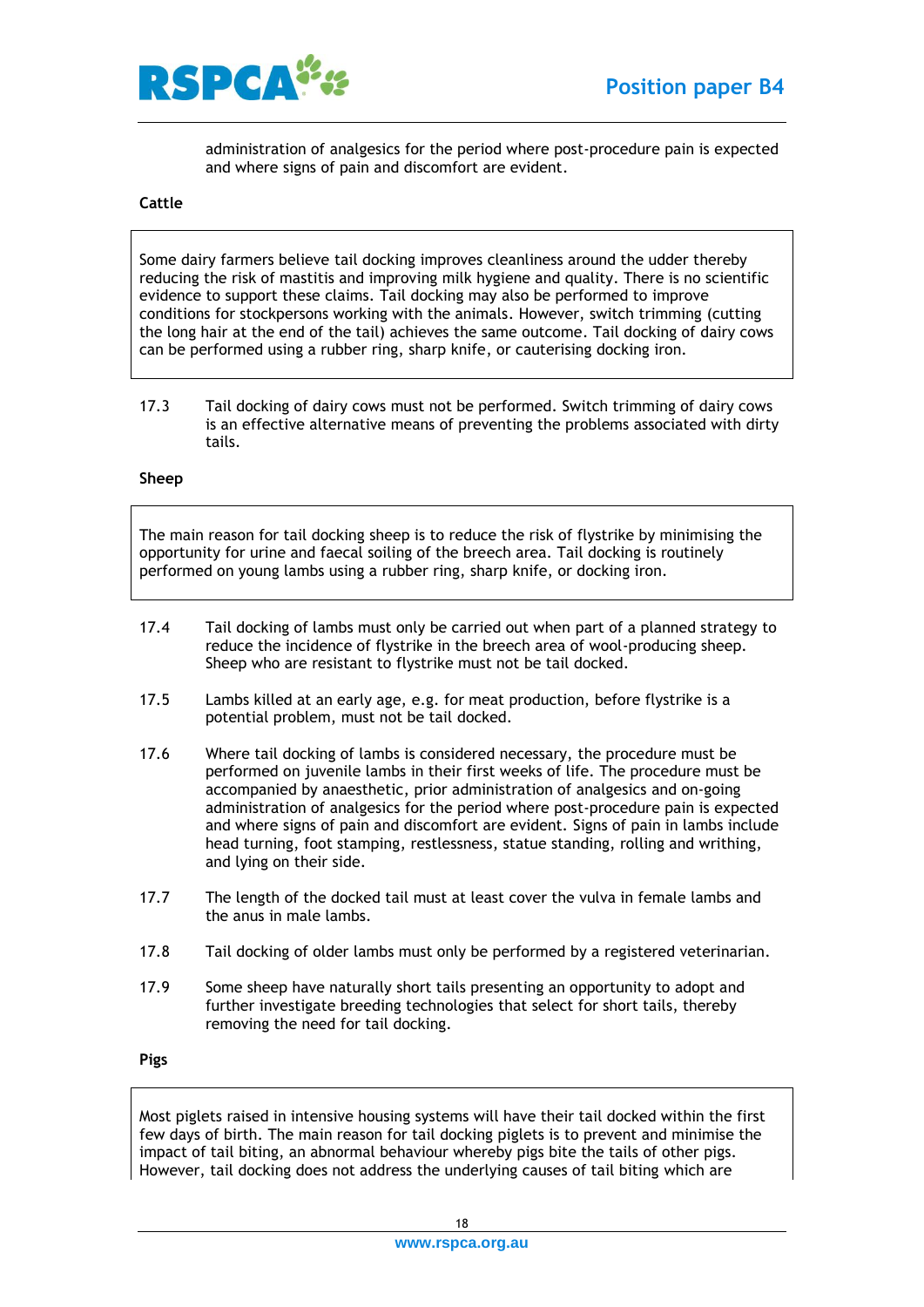

related to a barren environment and the inability to perform exploratory and foraging behaviours. Both tail biting and tail docking are major animal welfare concerns. Commonly used methods for tail docking pigs include use of side pliers, knife, surgical scissors, or hot docking iron.

- 17.10 Tail docking of piglets must not be performed. The procedure itself is painful and piglets show behavioural signs of pain post procedure even when anaesthetic and analgesics have been provided.
- 17.11 The use of non-invasive prevention strategies to mitigate and control tail biting will reduce the need to tail dock piglets. These strategies include, but are not limited to:
	- provision of appropriate environmental enrichment that satisfies the pig's motivation to perform exploratory, foraging and rooting behaviours
	- good stockpersonship and low-stress handling
	- close monitoring to allow early identification of abnormal behaviour and appropriate intervention
	- maintaining optimal environmental conditions including management of stocking density, heard health, air quality and provision of feed and water
	- selection and breeding of animals with lower genetic propensity to tail bite.

## <span id="page-18-0"></span>**18 Teat clipping**

Some livestock species, including dairy calves and dairy goat kids, are commonly born with extra teats on the udder called supernumerary teats. These extra teats are non-functional and not harmful but they can affect milking efficiency or increase the risk of infection and the development of mastitis in functional teats, especially if the extra teat is connected to the mammary gland. In the dairy industry, supernumerary teats are usually removed using surgical scissors.

- 18.1 Where it is necessary to remove supernumerary teats for therapeutic reasons, the procedure must take place before the animal is 3 months of age. An effective local anaesthetic and pre-procedure administration of analgesics is required, the area should be disinfected and any bleeding that occurs following the removal of the supernumerary teat with clean, sharp surgical scissors should be controlled.
- 18.2 Removal of supernumerary teats on animals over 3 months of age should be avoided. However, where it is considered necessary or where a supernumerary teat is conjoined to a major teat (webbed teats), the procedure must only be performed by a registered veterinarian using an appropriate sedative, local anaesthetic and analgesic.
- 18.3 Supernumerary traits are highly heritable and selection against supernumerary teats should be included in herd breeding programs with the aim to reduce the prevalence of the condition and thus the need to perform the procedure.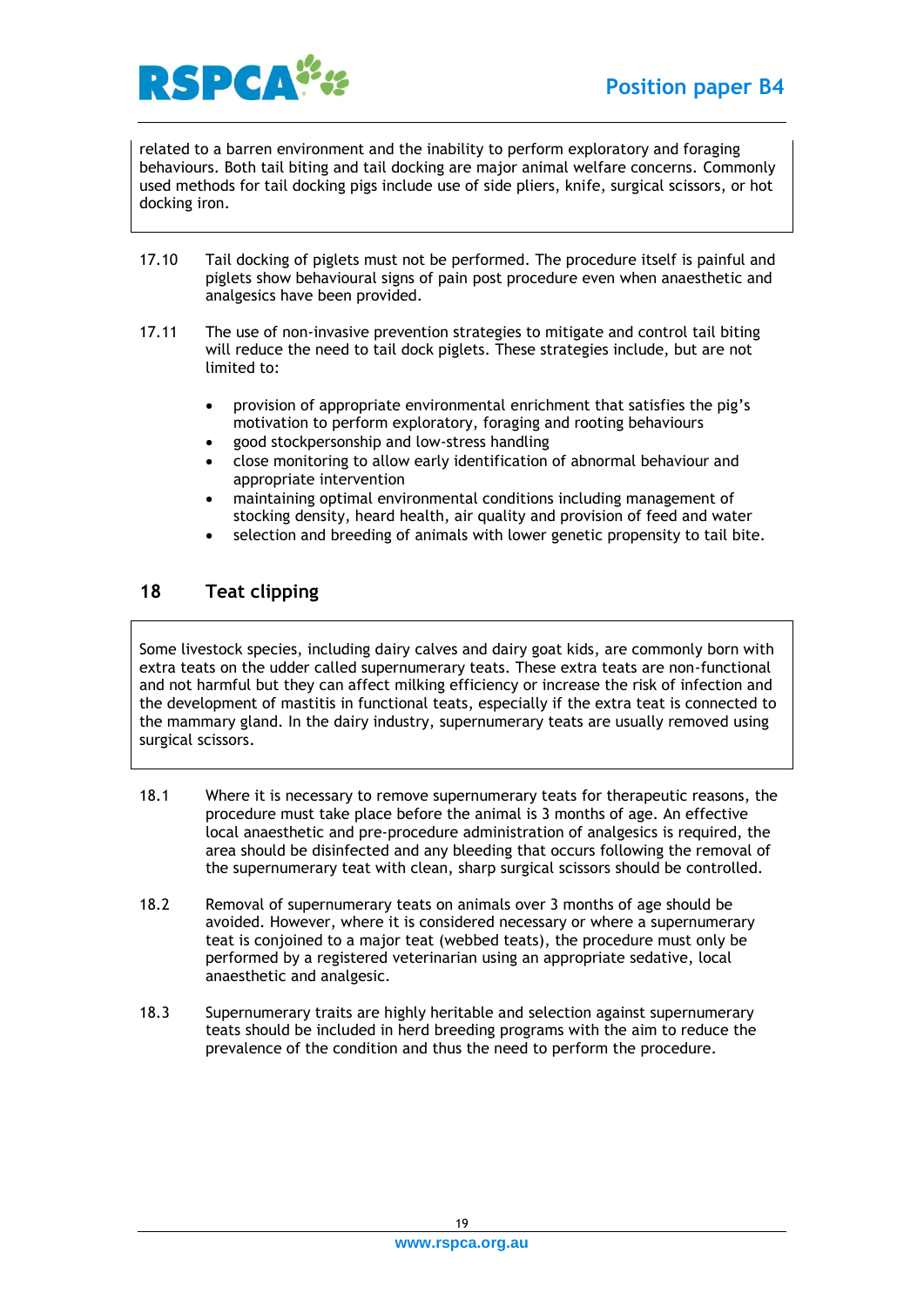

## <span id="page-19-0"></span>**19 Teeth clipping, grinding or trimming**

#### <span id="page-19-1"></span>**Sheep**

Teeth grinding, trimming or clipping in sheep was traditionally undertaken as shortening and evening out of the incisor teeth was thought to improve productivity by allowing sheep to graze more effectively for longer. Scientific evidence does not support these claims.

19.3 Teeth grinding, trimming or clipping in sheep must not be performed as it causes significant pain and distress and there is the potential for suffering chronic pain post procedure.

#### <span id="page-19-2"></span>**Pigs**

Teeth clipping or teeth grinding in pigs is the removal of the sharp tip of a piglet's canines and third incisor teeth (referred to as 'needle teeth'). The procedure is performed to minimise the risk of damage to the sow's udder and injury to litter mates. There is an associated risk of injury, infection and stress on the piglet as a result of the procedure. The procedure is painful causing short-term and sometimes long-term tooth pain. Commonly used methods include the use of clippers, side cutters or grinding.

- 19.1 Teeth grinding and teeth clipping of piglets' needle teeth must not be performed.
- 19.2 Husbandry and management procedures aimed at minimising aggression between piglets should be implemented. These may include the maintenance of regular feeding regimes, provision of environmental enrichment and sufficient space, avoiding large litter sizes, frequent observation and assessment of each litter, and selective breeding of less aggressive individuals and breeds.

## <span id="page-19-3"></span>**20 Toe trimming and other painful procedures in farmed birds**

Toe trimming (also known as toe clipping), spur removal, desnooding, pinioning and wing clipping are procedures that may be carried out on farmed birds. Toe trimming or 'declawing' (amputation of the bony tip of the three forward facing toes to remove the sharp claw) and spur removal are performed to reduce the risk of the bird scratching and injuring others in the flock. Toe trimming is performed on male turkey breeder birds to avoid injury to hens during mating. Toe trimming is also performed on emus to minimise damage to their skin. In turkeys, the snood (fleshy appendage on the top of the head) is often removed as it is a likely target for injurious or aggressive pecking from other birds. Pinioning (includes de-winging, notching or tendon severing and involves mutilation of the wing tissue) or wing clipping (trimming of the primary flight feathers) are performed to prevent or restrict flight behaviour and the impact of flightiness in farmed birds.

Depending on the alteration and method used to perform the procedure, these procedures can cause short-term and long-term pain and restrict the birds' ability to display normal behaviours.

20.1 Toe trimming, spur removal, desnooding or pinioning must not be performed.